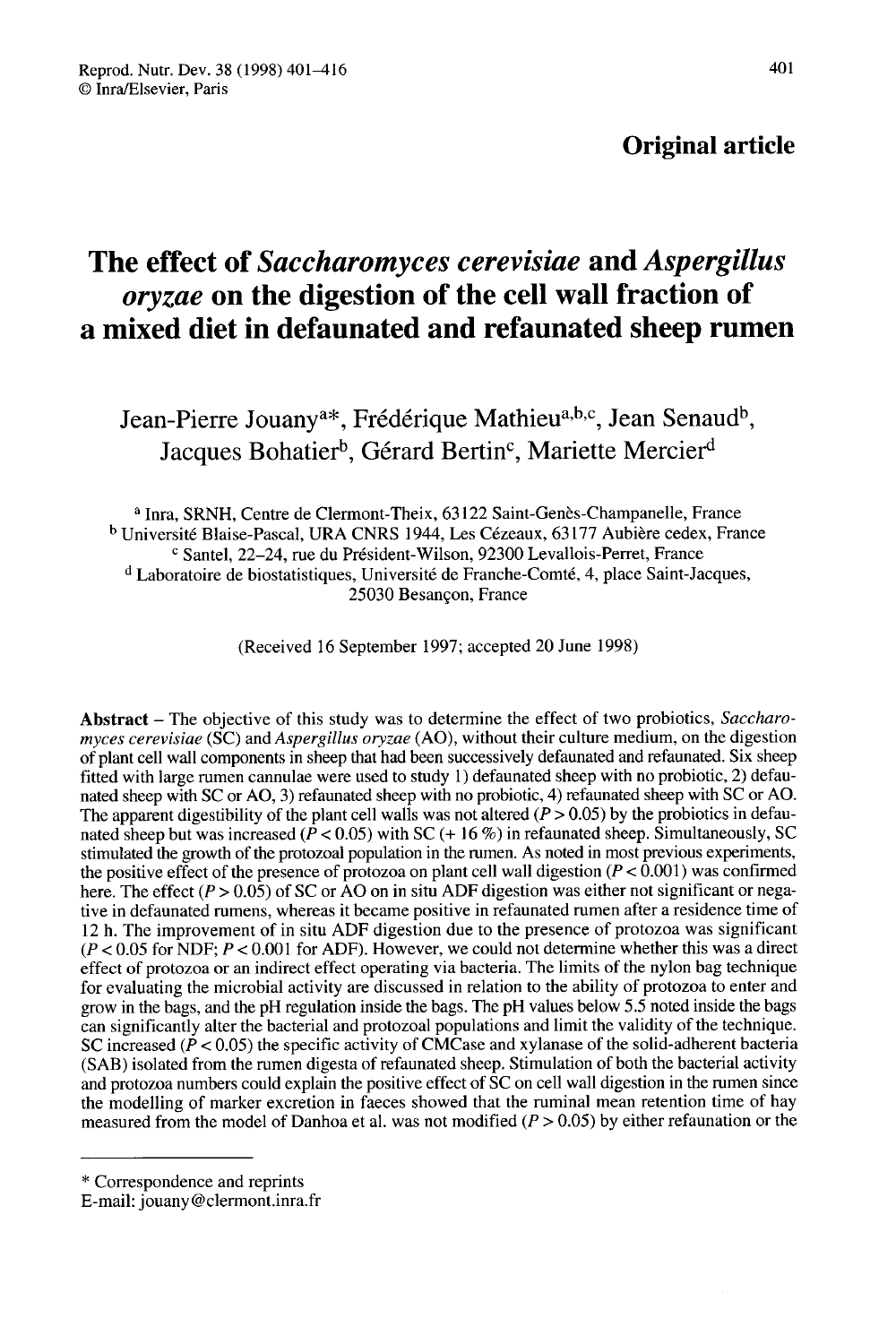presence of probiotics. AO increased ( $P < 0.05$ ) the total retention time of the solid particles in the whole digestive tract and increased the ruminal liquid volume in the refaunated animals but it had no effect on the protozoa population or on the polysaccharidase activity of the SAB, which could explain the absence of effect of AO on the total digestibility of plant cell walls. Both probiotics decreased the liquid turnover in defaunated rumens ( $P < 0.05$ ) but neither had any effect ( $P > 0.05$ ) on this parameter after refaunation. The improvement of plant cell wall degradation in the whole digestive tract is probably due to a stimulation of digestion at the rumen level as indicated by the higher activity of the SAB in rumen digesta and the growth of protozoa. © Inra/Elsevier, Paris

#### rumen / Saccharomyces cerevisiae / Aspergillus oryzae / protozoa / digestion / fibre

Résumé - Effet de Saccharomyces cerevisiae et Aspergillus oryzae sur la digestion des parois végétales d'une ration mixte dans le rumen de moutons défaunés et refaunés. Cette étude a pour objectif de déterminer l'effet de deux probiotiques, Saccharomyces cerevisiae (SC) et Aspergillus oryzae (AO), distribués dans leur milieu de culture, sur la digestion des composés pariétaux à des moutons qui avaient été successivement défaunés puis refaunés. Six moutons porteurs de fistules permanentes du rumen ont été utilisés pendant quatre périodes expérimentales : 1) défaunés sans ajout de probiotiques, 2) défaunés et recevant SC ou AO, 3) refaunés sans ajout de probiotiques, (4) refaunés et recevant SC ou AO. La digestibilité apparente des parois végétales n'a pas été modifiée (p > 0,05) par l'ajout des probiotiques chez les animaux défaunés mais elle a augmenté (p < 0,05) en présence de SC chez les animaux refaunés. Dans le même temps, SC stimulait la population de protozoaires dans le rumen (p > 0,05) ainsi que l'activité spécifique de la CMCase et des xylanases produites par les bactéries adhérentes à la phase solide (SAB) dans le rumen des animaux refaunés. AO n'a pas eu d'effet ( $p > 0.05$ ) sur les activités enzymatiques des bactéries du rumen. L'effet positif des protozoaires sur la digestion des parois végétales dans l'ensemble a été confirmé au cours de cette expérimentation. La dégradation in situ des parois a été stimulée ( $p < 0.05$ ) par SC ou AO chez les seuls animaux refaunés et au-delà du temps de séjour de 12 h des sachets dans le rumen. L'amélioration observée à la suite de l'ajout de protozoaires a été significative ( $p < 0.05$  pour la fraction NDF;  $p < 0.001$ pour la fraction ADF). Cependant nous n'avons pas pu montrer s'il s'agissait d'un effet direct des protozoaires ou d'un effet indirect via les bactéries, ou des deux effets simultanés. La validité de la technique des sachets de nylon pour apprécier l'activité microbienne du rumen est discutée puisque nous avons montré que la population de protozoaires et la régulation du pH à l'intérieur des sachets diffèrent notablement de celles observées dans le rumen. La stimulation conjuguée de l'activité bactérienne et de la population des protozoaires peuvent expliquer l'amélioration de la digestion des parois en présence de SC puisque le temps de séjour des particules solides dans le rumen mesuré par le modèle de Danhoa et al. n'a pas été modifié ( $p > 0.05$ ). Elle montre également que cette amélioration a probablement eu lieu au niveau du rumen. AO a provoqué une augmentation du temps de séjour total des particules dans l'ensemble du tube digestif ainsi que du volume du liquide ruminal chez les animaux refaunés mais n'a pas modifié la population des protozoaires ni les activités enzymatiques des SAB, ce qui explique son absence d'effet sur la digestibilité globale des parois de la ration. Les deux probiotiques testés ont diminué ( $p < 0.05$ ) la vitesse de renouvellement de liquide dans les rumens défaunés mais ils n'ont plus eu d'effet sur ce paramètre après refaunation des rumens. © Inra/Elsevier, Paris

rumen / Saccharomyces cerevisiae / Aspergillus oryzae / protozoaire / digestion / fibre

### 1. INTRODUCTION

The intensive production of milk and meat that has developed over the last 40 years requires high-energy diets. Feed additives have been proposed to stabilize and stimulate the digestive efficiency of the ruminal ecosystem, thereby improving the nutrient supply to ruminants. Among these additives, direct-fed microbials (DFM) are viewed as biologically harmless agents, whereas chemical additives such as antibiotics are consi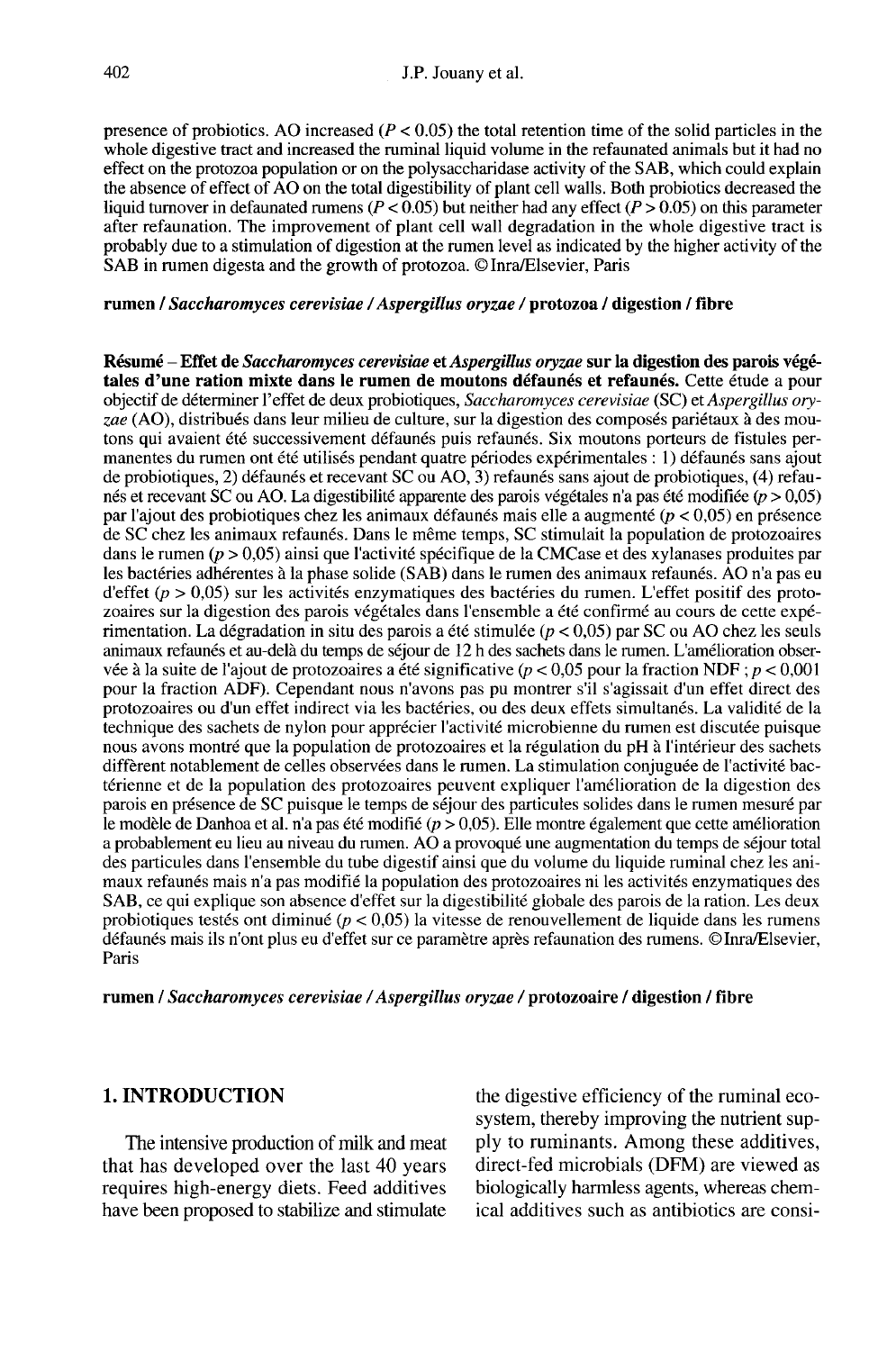dered risky. Also, European Union regulations restrict these to veterinary use.

Live yeasts and fungi have been extensively used as feed additives over the last decade, but their real efficiency for ruminants is still being debated [45]. Early studies [1, 42] indicated that DFMs increased feed intake. According to Wallace and Newbold [45], this could result from a stimulated rate of fibre degradation. However, a full search of the literature shows that no consistent effect of DFM has ever been obtained on ruminal plant cell wall degradation [35].

The objective of this study was to examine the effect of supplemental Saccharomyces cerevisiae (SC) and Aspergillus oryzae (AO) on several parameters involved in the digestion of cell wall carbohydrates. The effects of the two probiotics were measured first in defaunated sheep and then in the same refaunated sheep, because recent work has indicated that these probiotics can change the ruminal protozoa population [3, 10, 34]. This experimental design enabled us to analyse the interactions between proto zoa and probiotics for different factors controlling the digestion of plant cell walls.

# 2. MATERIALS AND METHODS

A total of nine castrated male adult Texel sheep (72.5  $\pm$  5.0 kg LW) fitted with rumen cannulae and labelled from A to I were used. They were defaunated by emptying and washing the rumen according to Jouany and Senaud [21]. The experiment began following a 6-week period of adaptation to the defaunated state. Rumen contents were examined each week to verify the absence of protozoa within the rumen. Animal B died at the end of the third period following necrosis of the liver aggravated by heparin injections during blood sampling. Animals E and F died after undergoing two closely spaced successive defaunation treatments following an accidental contamination with small entodinia at the end of the second period.

The two probiotics were a strain of Saccharomyces cerevisiae (SC, registered as CNCM I-1096, Institut Pasteur, France), and a strain of Aspergillus oryzae (AO) of industrial origin. The two additives were composed of living cells  $(20 \times 10^9 \text{ cells/g} \text{ for SC}; 6.5 \times 10^8 \text{ spores/g} \text{ for }$ AO) without their culture medium, and were suptwo additives were composed of living cells<br>  $(20 \times 10^9 \text{ cells/g} \text{ for SC}; 6.5 \times 10^8 \text{ spores/g} \text{ for }$ <br>
AO) without their culture medium, and were sup-<br>
plied by Santel<sup>\*</sup>. They were administered through<br>
the rumen cannulae, just b the rumen cannulae, just before the morning meal, so the exact daily dose of the two additives was known.

The experimental design has been described by Mathieu et al. [26]. During the first period, the six sheep used (A-F) were defaunated and received no probiotics. During the second period, three of them (A-C) received SC (50 mg/day), while the other three were fed AO (3 g/day). These<br>doses are commonly used in current practice.<br>During the third period, six sheep (A–D, G, H)<br>were each refaunated with 200 mL of rumen<br>contents containing *Isotricha* (10<sup></sup> doses are commonly used in current practice.<br>During the third period, six sheep (A–D, G, H) were each refaunated with 200 mL of rumen doses are commonly used in current practice.<br>During the third period, six sheep (A–D, G, H)<br>were each refaunated with 200 mL of rumen<br>contents containing *Isotricha* (10<sup>3</sup>/mL), *Epidi-*<br>nium (10<sup>4</sup>/mL), *Eudiplodinium* ( During the third period, six sheep (A–D, G, H)<br>were each refaunated with 200 mL of rumen<br>contents containing *Isotricha* (10<sup>3</sup>/mL), *Epidi-*<br>nium (10<sup>4</sup>/mL), *Eudiplodinium* (10<sup>4</sup>/mL) and<br>*Entodinium* (10<sup>5</sup>/mL). Measur weeks after the ciliate population had stabilized. During the fourth period, three sheep  $(A, I, C)$ <br>received SC (50 mg/day); three others  $(D, G, H)$ were fed AO (3 g/day). Periods 2 and 4 began 2 weeks after the addition of probiotics although the recommended level of live cells was reached in the rumen digesta on the day following the first administration (Chaucheyras, pers. comm.).

The sheep were housed in individual stalls in a building specifically designed to avoid all direct contact between animals and so prevent contamination. They received 1 350 g/day of a mixed diet (table  $I$ ) fed twice daily in equal meals, at 0900 and 1600 hours. Because of the high proportion of barley, the sheep were adapted to the diet gradually for 1 month before measurements began. The measurements were carried out concurrently on the six sheep using the same experimental design for each period  $(figure I)$ .

Rumen fluid samples were taken for pH determination from the bottom of the ventral sac by suction through a tube  $(1 \text{ cm in internal diameter})$ connected to a large rubber teat. Total rumen digesta were collected by completely emptying the rumen 5 h after the morning meal. The volume and weight of total digesta were determined. A representative sample of digesta was taken for analyses of DM, OM, NDF, ADF, ADL and determination of their ruminal pools.

<sup>\*</sup> SANTEL, 22-24, rue du Pr6sident-Wilson, 92300 Levallois-Perret, France.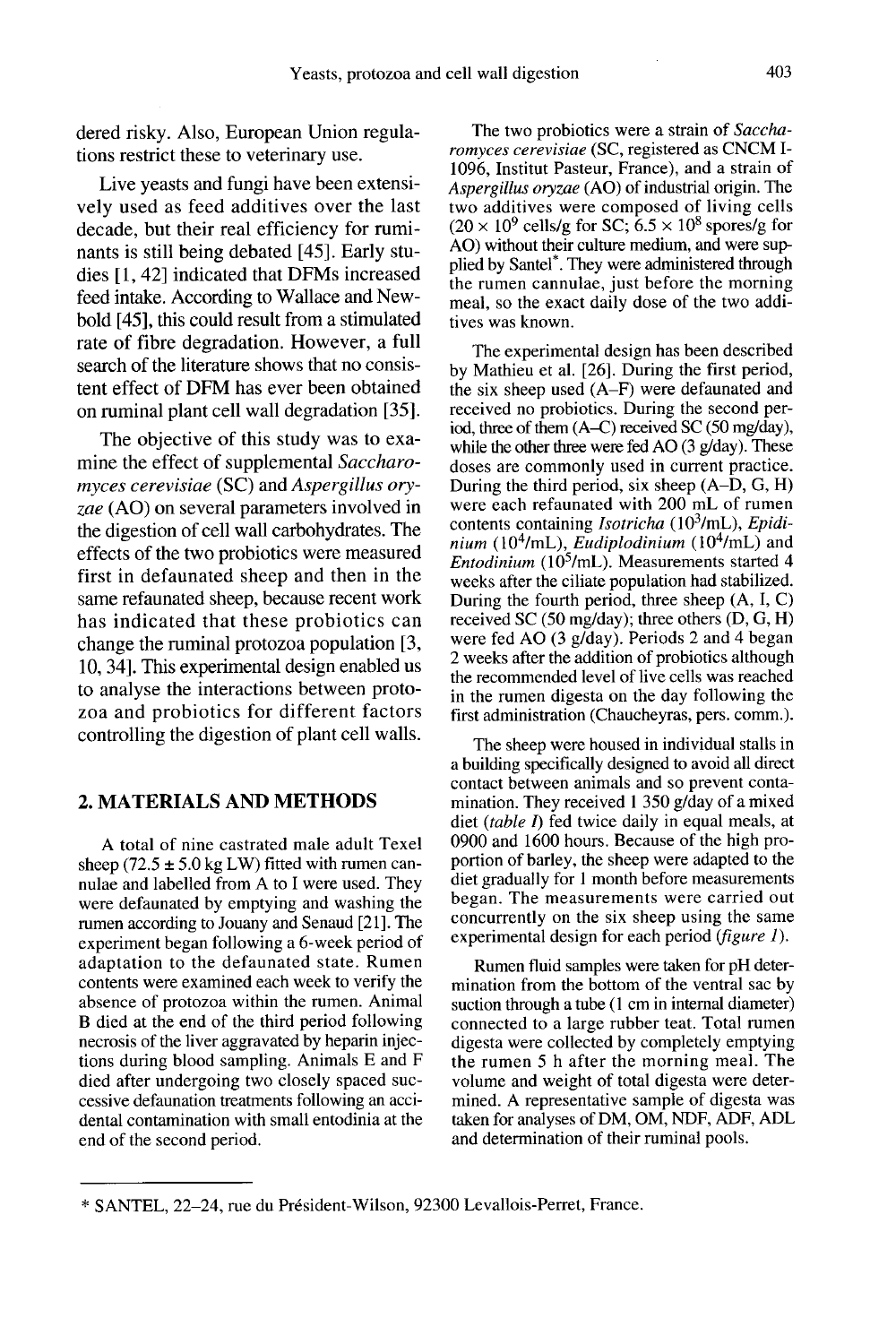|                                 | Chopped<br>Timothy grass hay | Pelleted<br>barley | Soybean<br>meal | Total  |
|---------------------------------|------------------------------|--------------------|-----------------|--------|
| Fresh matter                    | 600.0                        | 600.0              | 150.0           | 1350.0 |
| Dry matter                      | 539.2                        | 535.5              | 133.9           | 1208.6 |
| Organic matter                  | 504.8                        | 507.2              | 124.6           | 1136.6 |
| Crude protein $(N \times 6.25)$ | 45.2                         | 62.1               | 67.7            | 175.0  |
| Neutral detergent fibre         | 387.8                        | 82.9               | 11.2            | 481.9  |
| Acid detergent fibre            | 224.3                        | 30.7               | 5.8             | 260.8  |
| Acid detergent lignin           | 27.4                         | 4.2                | 0.3             | 31.9   |
| Starch                          |                              | 267.8              |                 | 267.8  |





The period 2 started 2 weeks after the first administration of probiotics The period 3 started 4 weeks after the population of protozoa had stabilized The period 4 started 2 weeks after the first administration of probiotics

Figure 1. Experimental design.

Nylon bags<sup>\*\*</sup>  $(5 \times 10 \text{ cm}; 53 \text{ microns})$ size) filled with  $3 g (DM)$  of hay from the diet were incubated  $(0, \tilde{1}, 3, 6, 12, 24, 48, 72 h)$  using the in situ technique [27]. Hay was ground using a 4-mm screen before being introduced into the bags using the standard method developed at Inra. Kinetic studies were repeated six times per sheep. Bags removed from the rumen were gently hand-pressed before washing in cold tap water until the rinse water was clear. Because there was no plateau after a 72-h retention time in the rumen, the kinetic data could not be fitted to the model described by  $\oslash$ rskov and Mc Donald [32]. The pH was determined in the liquid extracted

from the bags by hand-pressure and the proto zoa contained in this liquid were counted.

A single dose of 20 g chopped hay previously labelled with ytterbium acetate (12.5 mg Yb/g DM) according to Bernard [4] was introduced into the rumen of each animal via the cannula to evaluate the mean retention time of forage particles. Following this addition, the faeces were collected every 6 h for the first 24 h, then every 3 h up to 60 h, then every 6 h up to 96 h, then every 12 h up to 168 h. Yb was assayed by atomic absorption spectrophotometry (Perkin-Elmer Spectrophotometer 2380) as described by Sid-

<sup>\*\*</sup> ANKOM, 140 Turk Hill Park Fairport, NY 14450, USA.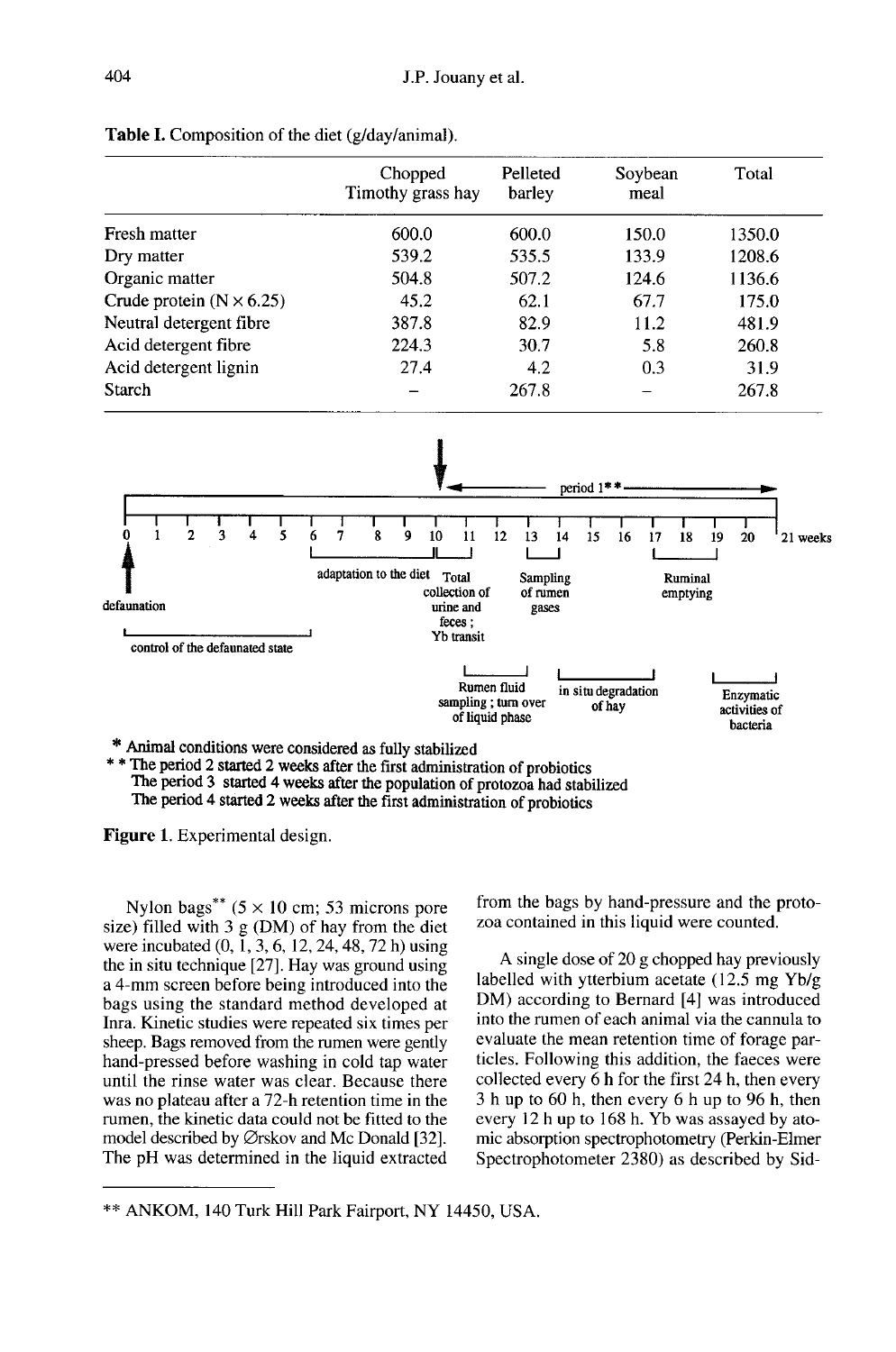dons et al. [37]. Solutions for calibration plots were prepared with unlabelled faeces from the sheep. The mean retention times of hay particles in the whole digestive tract and its compartments were calculated from the models applied to the kinetic excretion of Yb in faeces and established, respectively, by Thielemans et al. [39], Danhoa et al. [9] and Faichney and Boston [11].

The turnover of the liquid phase (k) in the rumen was measured from the kinetic decrease (2, 4, 6, 8, 10, 12, 18, 24, 32 h) of the soluble marker PEG 4000 introduced through the rumen cannulae in a single dose (100 mL of PEG solution 20  $\%$  w/v ) just before the morning meal. The dilution rate was calculated from the equa-The diffusion rate was calculated from the equation:  $C_t = C_0 \times e^{(-kt)}$ . This determination was repeated twice for each animal. PEG was assayed according to Hyden [18] using an autoanalyser.

Enzymatic activities were determined on liquid associated bacteria (LAB) and on solid adherent bacteria (SAB) only during periods 3 and 4, when the sheep were refaunated. Liquid samples taken from the rumen just before the morning meal were filtered on two gauze layers under anaerobic conditions. Filtrates were centrifuged at  $1000 g$  for 10 min to remove protozoa and feed particles. The supernatants were centrifuged at 20 000 g for 20 min to isolate the LAB fraction. All centrifuging was carried out under anaerobiosis. Fifteen grams of ground hay (4-mm screen) from the diet was placed in nylon bags  $(8 \times 18$  cm, 95 microns pore size), which were then left in the rumen for 24 h. Removed bags were preserved in airtight bottles. Ten-gram wet samples from the bags were suspended in 10 mL of buffer MES (4.88 g/L, pH 6.5) in polyethylene bags and treated by a stomacher for 4 min under  $CO<sub>2</sub>$  to detach the SAB fraction. The suspensions of SAB were then treated like the LAB. Samples were ultrasonicated for 2 min (four periods of 30 s) to release the enzymes. Liquids were centrifuged at 3 000 g for 20 min and the enzymes were analysed in the superna tants according to Williams and Withers [48]. Protein contents in the enzymatic preparations were determined according to Bradford [5].

NDF, ADF and ADL were determined by procedures outlined by Goering and Van Soest [14]. Protozoa were counted in rumen fluid and in the liquid extracted by hand-pressure from nylon bags with a Dollfuss cell as described by Jouany [19]. Dry matter (DM) was determined by oven drying at 80 °C for 48 h. Organic matter (OM) was measured after ashing in a muffle furnace (550 °C for 6 h).

The experimental design was chosen to prevent protozoal contamination of the sheep during the defaunated state. The study of the effect of probiotics was thus carried out first on defaunated sheep. We subsequently refaunated all the animals and ran the two experiments with and without probiotics. Data were processed by variance analysis using the GLM procedure of SAS [36] using the following model:  $Y_{iik} = m$ variance analysis using the GLM procedure of<br>SAS [36] using the following model:  $Y_{ijk} = m + A_i + F_j + F_j(P_k) + E_{ijk}$ , where Y = measured<br>parameter, m = overall mean, A = animal effect, parameter, m = overall mean, A = animal effect,<br>F = fauna effect,  $F_1(P_k)$  = probiotic effect nested<br>within fauna effect, and E – residual error. This within fauna effect, and  $E =$  residual error. This model, in which the probiotic effect is 'nested within the fauna effect', was well-adapted to our experimental design, especially where there is a significant interaction between fauna and probiotics. Interactions between protozoa and probiotics were assessed with a second model:  $Y_{ijk}$  $=$  m + A<sub>i</sub> + F<sub>j</sub> + P<sub>k</sub> + FP<sub>jk</sub> + E<sub>ijk</sub>, where Y = mea-<br>sured parameter, m = overall mean, A = animal effect,  $F = \text{fauna effect}$ ,  $P = \text{probiotic effect}$ . FP  $=$  interaction between fauna and probiotic, and E = residual error. The option 'repeated measures for variance analyses' was used to take into account the non-independence of the data in all the kinetic studies performed here. Because data expressed in percentages do not have a normal distribution, they were converted into their 'arcsinus' values before the statistical analysis. Means were compared in pairs using the Duncan multiple rank test. The significance threshold was set at  $5\%$ .

### 3. RESULTS AND DISCUSSION

The apparent total tract digestion of the components of the diet was not modified by the addition of AO or SC ( $P > 0.05$ ) in the defaunated rumens  $(table II)$ . In contrast, both DFMs stimulated the digestibility of the dietary OM ( $P < 0.05$ ) in refaunated sheep. The hemicellulose and cellulose fractions of the diet estimated as (NDF - ADF) and (ADF - lignin), respectively, were also significantly ( $P < 0.05$ ) better digested after the addition of SC in refaunated animals. We confirmed here that protozoa have a strong stimulating effect ( $P < 0.001$  for the global effect of protozoa) on the apparent total tract digestion of OM and cell wall components, mainly accounted for by a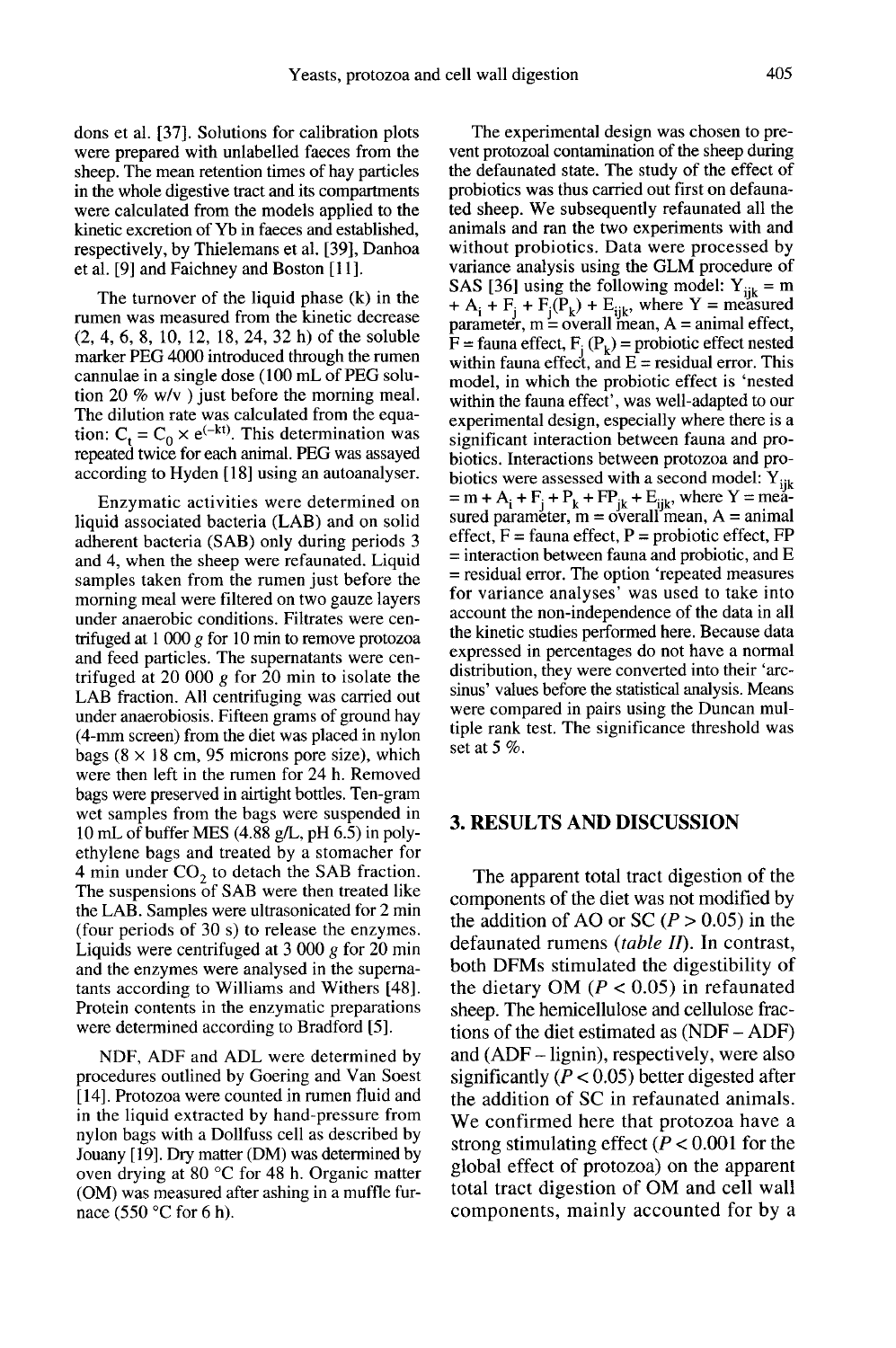|                                   | $D + 0$            | $D+SC$                                             | $D+AO$             | $F + 0$                                                                  | $F + SC$                                                       | $FA+CO$                                                     | <b>NCS</b>       | Щ     | F(P)              | F*P |
|-----------------------------------|--------------------|----------------------------------------------------|--------------------|--------------------------------------------------------------------------|----------------------------------------------------------------|-------------------------------------------------------------|------------------|-------|-------------------|-----|
| MÕ                                | 72.23 <sup>a</sup> |                                                    | 74.71ª             |                                                                          |                                                                |                                                             | 0.05             | ****  | $\stackrel{*}{*}$ | Š   |
| È                                 | 39.75 <sup>a</sup> |                                                    | 41.92 <sup>a</sup> |                                                                          |                                                                |                                                             |                  | ****  |                   | SN  |
| ADF                               | 43.11ª             | $73.62$ <sup>a</sup><br>40.09ª<br>43.08ª<br>55.02ª |                    | 74.88ª<br>54.48 <sup>b</sup><br>53.82 <sup>b</sup><br>50.61 <sup>b</sup> | 82.35 <sup>b</sup><br>60.90 <sup>b</sup><br>58.03 <sup>c</sup> | $79.44^{\circ}$<br>51.56 <sup>6</sup><br>50.13 <sup>b</sup> | $0.35$<br>$0.37$ | ****  | $\mathbf{S}$      | SN  |
| $(MDF - ADF)$<br>$(ADF - Iignin)$ | 35.13ª             |                                                    | 44.80ª<br>34.52ª   |                                                                          |                                                                |                                                             |                  | ****  | $\frac{*}{*}$     | 2S  |
|                                   | 50.02ª             |                                                    | 52.60ª             | $50.26^{b}$                                                              | $70.44^{\circ}$                                                | 65.88bc                                                     | 0.91             | ***** | ***               |     |

probiotic;  $F + SC =$  refaunated with Saccharomyces cerevisiae;  $F + AO =$  refaunated with Aspergillus orizae. <sup>a, b, c</sup> Means with different letters in a row are significantly different ( $P \le 0.05$ ).

 $DM = dry$  matter;  $OM = \text{organic matter}$ ;  $NDF = \text{neutral decrease}$  fibre;  $ADF = \text{acid decrease}$  fibre;  $(NDF - ADF) = \text{equivalent to the hemicellulosis (ractori,  $(ADF - \text{ligmin})$$ NS = non significant; \* = significant ( $P < 0.10$ ); \*\* = significant ( $P < 0.05$ ); \*\*\* = significant ( $P < 0.01$ ); \*\*\* = significant ( $P < 0.001$ ) F = effect of protozoa; F (P) = effect of probiotics within fauna; F  $\times$  P = protozoa  $\times$  probiotic interaction.

= equivalent to the cellulosic fraction.

powerful stimulation of the ruminal digestion as discussed by Jouany [20].

in situ hay ADF disappearance was only significantly ( $P < 0.05$ ) stimulated by the addition of protozoa after a 12- or 24-h incubation time in the rumen when DFMs were added or a 48-h incubation time in the nontreated animals (table III). The same effect of protozoa on NDF degradation was observed in the rumen of the DFM-treated animals while no effect or a significant decrease was noted during the first 12 h of the kinetics. SC and AO had either no effect or decreased ( $P < 0.05$ ) the in situ degradation of NDF and ADF fractions in defaunated animals. This could indicate that SC operates in cell wall digestion via the rumen protozoa. Our results concerning the global positive effect of protozoa on the in situ degradation of hay cell walls shown by variance analysis ( $P < 0.05$  for NDF;  $P < 0.001$  for ADF) confirmed the abundant data currently available in the literature (see Jouany and Martin [22]).

The modifications reported in the literature on the in situ degradation of forage cell walls induced by probiotics range widely and are generally non-significant [13, 15, 16, 25, 33, 43, 44]. For example, Wallace et al. [46] indicated that the rate of degradation was stimulated by SC while the maximum level of degradation was not influenced. In agreement with our results, Roa et al. [35] and Miranda et al. [29] observed that the degradation rate of alfalfa hay cell walls was not influenced by SC during short incubations of bags in the rumen, whereas the amount of degraded cell walls can increase  $(P < 0.05)$  after 24 h incubation. These discrepancies are probably due to a strain effect of the yeasts as shown by Jouany et al. [23] and Newbold et al. [30], and to experimental conditions such as diet and level of feed intake. Not enough results are available in the literature for a precise explanation of the differences in the mode of action of DFMs on plant cell wall degradation. Along with most authors we consider that DFMs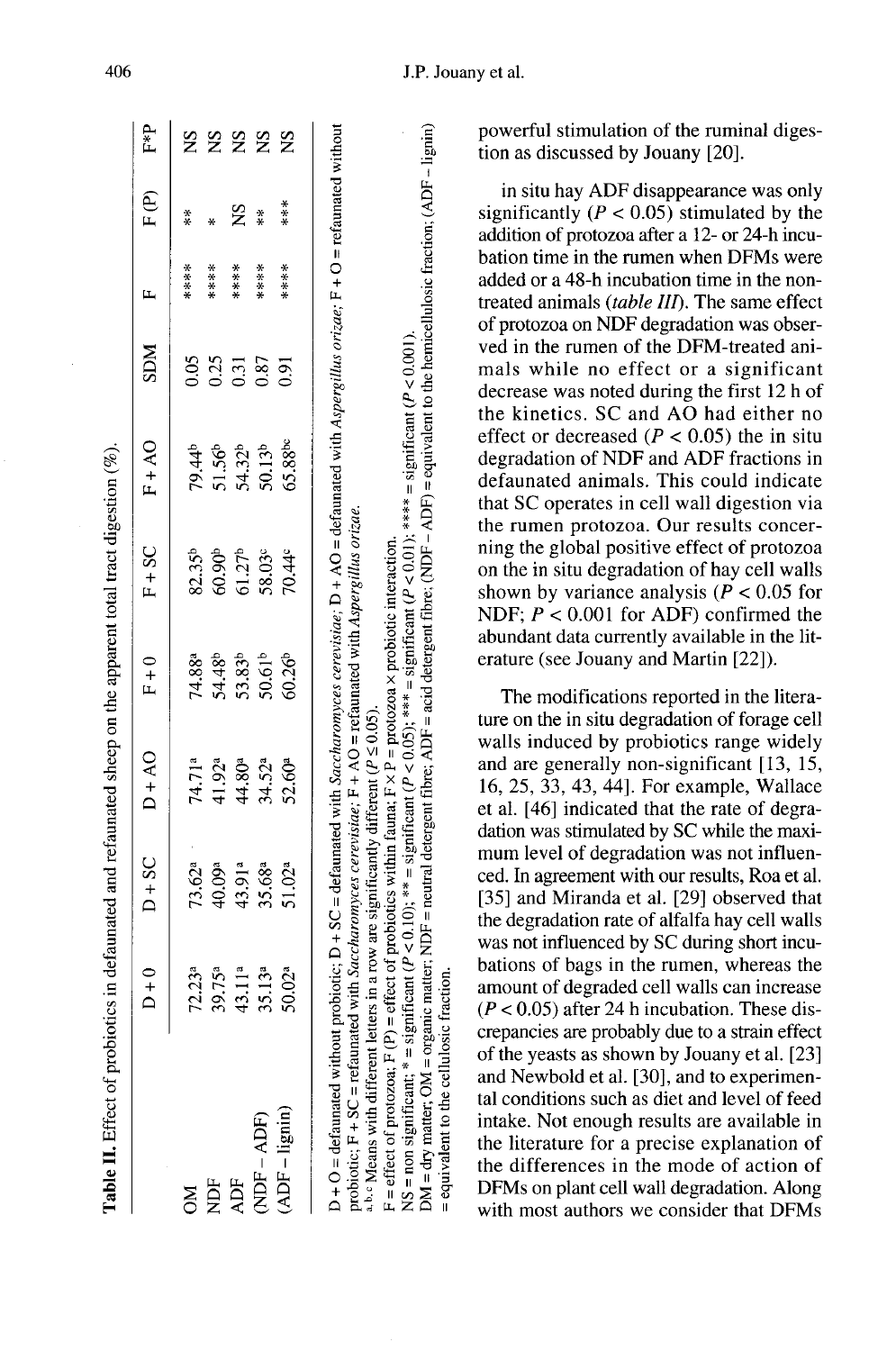|          |            |                                                          |                                                                                         | Table III. Effect of probiotic on in situ degradation of hay cell walls in defaunated and refaunated sheep (%).                                                                                                                                                                                                                                                                                                                      |                       |                       |                     |                            |          |
|----------|------------|----------------------------------------------------------|-----------------------------------------------------------------------------------------|--------------------------------------------------------------------------------------------------------------------------------------------------------------------------------------------------------------------------------------------------------------------------------------------------------------------------------------------------------------------------------------------------------------------------------------|-----------------------|-----------------------|---------------------|----------------------------|----------|
|          |            | $D + 0$                                                  | $D + SC$                                                                                | $DA + O$                                                                                                                                                                                                                                                                                                                                                                                                                             | $F + 0$               | $F + SC$              | $FA + O$            | <b>NGS</b>                 |          |
|          |            |                                                          |                                                                                         |                                                                                                                                                                                                                                                                                                                                                                                                                                      |                       | NDF degradation       |                     |                            |          |
|          |            | $15.94^{ab}$                                             | 16.23 <sup>a</sup>                                                                      | 15.75bc                                                                                                                                                                                                                                                                                                                                                                                                                              | 5.49c                 | 14.74 <sup>d</sup>    | 14.83 <sup>d</sup>  | 0.01                       | F.**     |
|          | $\epsilon$ | $17.38^{a}$                                              | $17.35^{a}$                                                                             | 16.68 <sup>b</sup>                                                                                                                                                                                                                                                                                                                                                                                                                   | $16.44$ <sub>pc</sub> | 15.84c                | 15.88c              | 0.01                       | F(P): NS |
|          | $\circ$    | 19.26ª                                                   | $18.90^{ab}$                                                                            | $18.45^{ab}$                                                                                                                                                                                                                                                                                                                                                                                                                         | $18.34^{ab}$          | 17.83 <sup>b</sup>    | $18.31^{ab}$        | $\overline{0.01}$          | F*P: NS  |
| Time (h) |            | $23.25^{ab}$                                             | $21.31^{a}$                                                                             | $21.20^a$                                                                                                                                                                                                                                                                                                                                                                                                                            | $22.47^{ab}$          | $22.65$ <sup>ab</sup> | 23.98 <sup>b</sup>  |                            | $T:****$ |
|          | 2792       | $29.84^{ab}$                                             | $26.53^{b}$                                                                             | $27.32^{b}$                                                                                                                                                                                                                                                                                                                                                                                                                          | 30.14ª                | $30.35^{a}$           | 31.38ª              | 8<br>8<br>8<br>8<br>8<br>8 |          |
|          |            | 39.18 <sup>ab</sup>                                      | 35.44 <sup>b</sup>                                                                      | 36.86 <sup>b</sup>                                                                                                                                                                                                                                                                                                                                                                                                                   | $41.85^{a}$           | $41.83^{a}$           | 42.32 <sup>a</sup>  |                            |          |
|          |            | 44.73ab                                                  | 42.49ª                                                                                  | 44.22ª                                                                                                                                                                                                                                                                                                                                                                                                                               | 47.87bc               | 47.78 <sup>bc</sup>   | 48.57 <sup>c</sup>  | 0.03                       |          |
|          |            |                                                          |                                                                                         |                                                                                                                                                                                                                                                                                                                                                                                                                                      |                       | ADF degradation       |                     |                            |          |
|          |            | 9.73                                                     | 10.13                                                                                   | 10.17                                                                                                                                                                                                                                                                                                                                                                                                                                | 10.18                 | 9.50                  | 9.77                | $\overline{0}$             | F: ****  |
|          | ω          | 10.81                                                    | 10.81                                                                                   | 10.71                                                                                                                                                                                                                                                                                                                                                                                                                                | 10.99                 | 10.76                 | 10.66               | 0.01                       | F(P): NS |
|          |            | 12.33                                                    | 11.79                                                                                   | 12.08                                                                                                                                                                                                                                                                                                                                                                                                                                | 12.26                 | 11.70                 | 12.67               | $\overline{0.01}$          | F*P: NS  |
| Time (h) |            | $14.67^{ab}$                                             | $13.46^a$                                                                               | 13.94ª                                                                                                                                                                                                                                                                                                                                                                                                                               | 15.00 <sup>ab</sup>   | 15.26 <sup>ab</sup>   |                     | 0.02                       | T: ***** |
|          |            | 19.14 <sup>a</sup>                                       | 17.08 <sup>b</sup>                                                                      | 17.80 <sup>b</sup>                                                                                                                                                                                                                                                                                                                                                                                                                   | 19.59ª                | $20.83^{a}$           | $16.52^b$<br>21.47c | $\overline{0}$ .           |          |
|          | 623487     | 24.78ª                                                   | 22.75 <sup>b</sup>                                                                      | 24.26ª                                                                                                                                                                                                                                                                                                                                                                                                                               | $27.86^{\circ}$       | $28.12^{\circ}$       | 29.79d              | $\overline{5}$             |          |
|          |            | $28.33$ <sup>ab</sup>                                    | $27.07^a$                                                                               | 29.74 <sup>bc</sup>                                                                                                                                                                                                                                                                                                                                                                                                                  | 31.88 <sup>de</sup>   | 31.43 <sup>od</sup>   | 33.67e              |                            |          |
|          |            | F*P: protozoa × probiotic interaction; T: time.          |                                                                                         | a,b,c,d,e; Means with different letters in a row are significantly different (P < 0.05). F: effect of protozoa; F(P): effect of probiotics within fauna.<br>D + 0: defaunated without probiotic; D + SC: defaunated with Saccharomyces cerevisiae; D + AO: defaunated with Aspergillus oryzae;<br>F + 0: refaunated without probiotic; F + SC: refaunated with Saccharomyces cerevisiae; F + AO: refaunated with Aspergillus oryzae. |                       |                       |                     |                            |          |
|          |            | NDF: neutral detergent fibre; ADF: acid detergent fibre. | NS: non significant; **: significant ( $P < 0.05$ ); ****: significant ( $P < 0.001$ ). |                                                                                                                                                                                                                                                                                                                                                                                                                                      |                       |                       |                     |                            |          |

407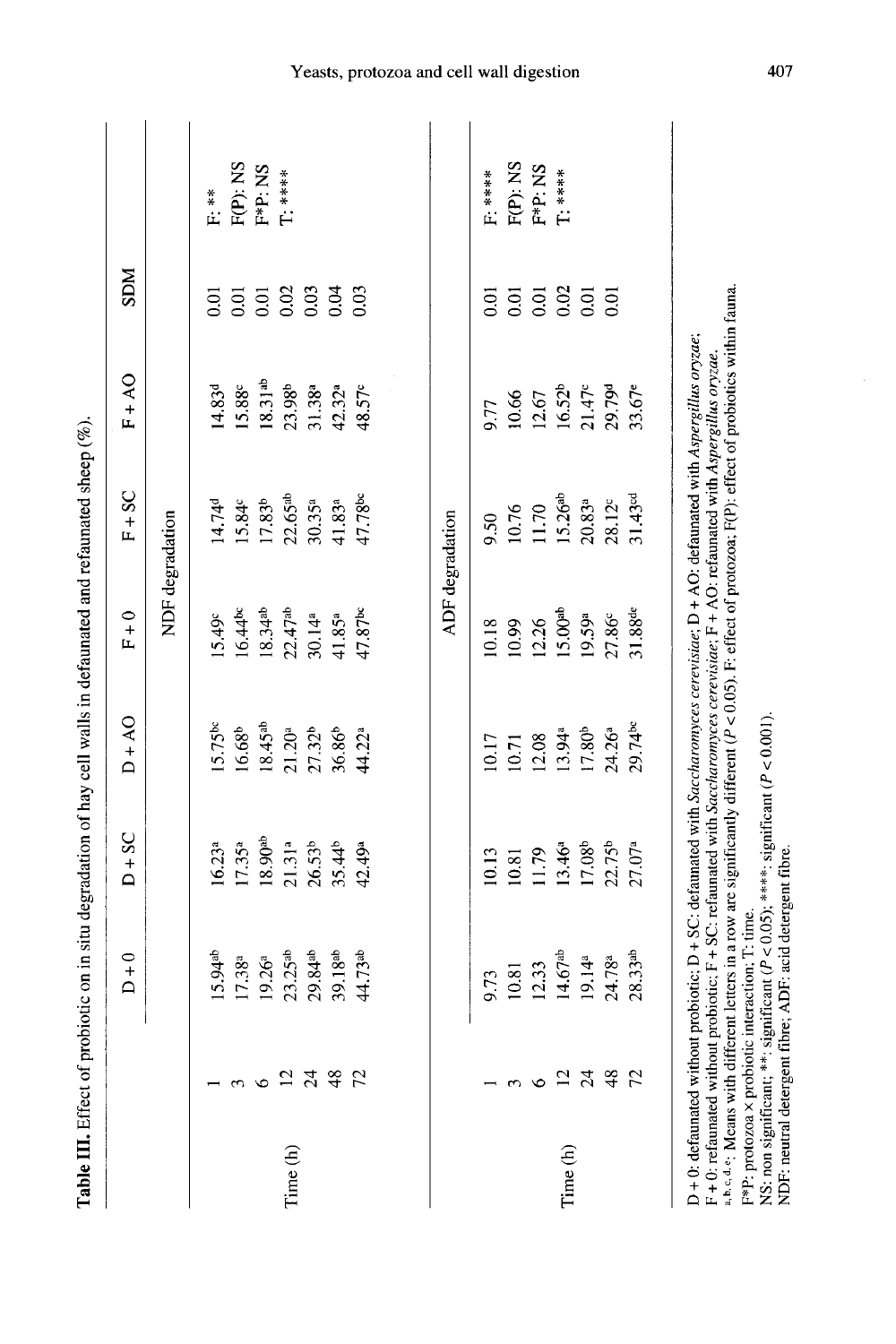are mainly active at the rumen level, principally when the ruminal ecosystem is disturbed by extreme dietary conditions such as high-starch diets. They have been shown to stabilize the pH and prevent lactate accumulation in the rumen [26, 28]. Our results confirm that such a stabilizing effect of DFMs is probably involved in the improvement of the in situ ADF degradation beyond the 12-h residence time in normally faunated rumen [26]. We can also suppose that the presence of large amounts of barley (45 % of dietary DM in our experiment), as a cereal rich in rapidly degradable starch, depressed the ruminal fibre degradation [38]. As a consequence, the intestinal digestion of plant cell wall components increased at the expense of the ruminal digestion. According to Archimède et al. [2], who analysed 348 results from 113 recent digestive trials, the intestinal digestion of plant cell wall components increases with the dietary level of concentrate but remains less than 20 % of the total digestible cell walls. Because Newbold et al. [30] showed that survival live cells of SC are found at the ileal level at the same concentration as in the rumen, they considered that probiotics could also act at the intestinal level, essentially at the large intestine level for the digestion of cell walls. In the absence of intestinal cannula on our sheep it was impossible to allow for the partition between the ruminal and intestinal digestion of dietary plant

Table IV. Effect of probiotics on the specific enzymatic activities of LAB and SAB in the rumen of refaunated sheep (nmol substrate/mg protein/min)\*.

| $F + 0$                      | $F + SC$                     | $F + AO$           | <b>SDM</b> | P             |
|------------------------------|------------------------------|--------------------|------------|---------------|
|                              |                              |                    |            |               |
| Polysaccharide depolymerases |                              |                    |            |               |
| 1 921 <sup>a</sup>           | 2800 <sup>b</sup>            | 1.677a             | 329        | $\ast$ $\ast$ |
| 12 645                       | 11 697                       | 14 3 5 3           | 1 2 8 0    | NS            |
|                              |                              |                    |            |               |
| 48.46                        | 41.83                        | 40.60              | 4.92       | $\star$       |
| 28.58                        | 32.47                        | 32.12              | 10.89      | NS            |
| 39.24a                       | 31.58 <sup>b</sup>           | 31.32 <sup>b</sup> | 3.04       | $**$          |
| 11.43                        | 14.87                        | 12.20              | 2.62       | NS            |
|                              |                              |                    |            |               |
|                              |                              |                    |            |               |
| $1776^a$                     | 2.389 <sup>b</sup>           | 1481 <sup>a</sup>  | 188        | **            |
| 14 478                       | 16720                        | 14 590             | 870        | $\mathbf{r}$  |
|                              |                              |                    |            |               |
| 53.29 <sup>a</sup>           | 44.58 <sup>b</sup>           | 49.12 <sup>a</sup> | 2.75       | $**$          |
| 30.28                        | 30.23                        | 26.18              | 5.24       | NS            |
| 83.37                        | 77.87                        | 93.92              | 21.06      | <b>NS</b>     |
| 18.56                        | 18.58                        | 19.82              | 4.35       | <b>NS</b>     |
|                              | Polysaccharide depolymerases |                    |            |               |

\* The specific enzymatic activities were not determined during the periods 1 and 2 when animals were defaunated.  $F + 0$ : refaunated without probiotic;  $F + SC$ : refaunated with *Saccharomyces cerevisiae*;  $F + AO$ : refaunated with Aspergillus oryzae.

a, b. Means with different letters in a raw are significantly different ( $P < 0.05$ ).

P: effect of probiotics; NS: non significant; \*: significant ( $P < 0.10$ ); \*\*: significant ( $P < 0.05$ ).

 $LAB = liquid$ -associated bacteria;  $SAB = solid$ -adherent bacteria.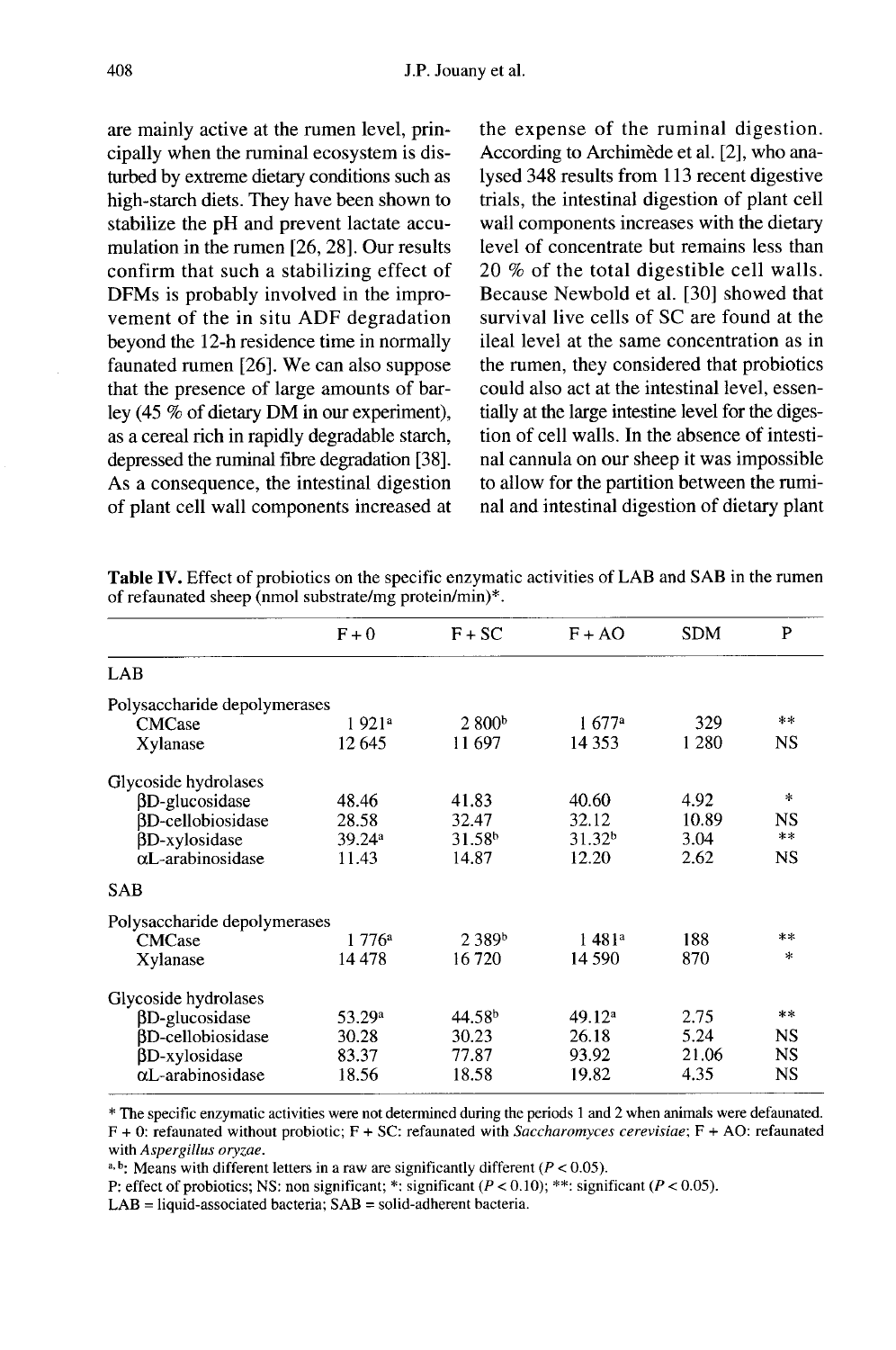cell walls. However, 1) the close agreement between the positive effect of SC on the digestion of cellulosic and hemicellulosic fractions, and 2) the stimulating effect of SC on the specific activity of carboxymethycellulase in the rumen SAB and LAB and on the xylanase activity in the rumen SAB (table IV), indicates that SC acts primarily at the rumen level. Likewise, the absence of any effect of AO on either the total cell wall digestion or the rumen bacterial enzyme activities supports this hypothesis. The reason why SC decreased the  $\beta$ D-glucosidase activity in the SAB and both probiotics had a negative effect on the  $\beta$ Dxylosidase in LAB is difficult to explain.

During the part of our study carried out with the nylon bags, we measured the pH and determined the protozoa populations inside the bags to compare the values with those obtained in the rumen. Due to a deficit of exchange with the rumen liquid as indicated by Trabalza-Marinucci [40], the pH values in the bags were 0.1 to 0.6 units lower than the values obtained in the rumen  $(table V)$  and the protozoa were less numerous (table VI). Compared with the rumen, large-size protozoa were three times less numerous in nylon bags, small entodinia decreased by 30 %, and holotrichs showed inconsistent modifications. The protozoal population became established after 1 h in the bags and then remained stable for 72 h. This may indicate that the growth and activity of protozoa were limited by unfavourable environmental conditions inside the bags. If, as we assume, the positive effect of probiotics mainly observed with SC is also explained by a stimulation of the protozoal population in the rumen as observed in this experiment (table VI) and in others with SC [3, 34] and AO [12]. This effect did not fully take place in the nylon bags where the concentration of protozoa was less strongly influenced by the two probiotics than in the rumen, which can explain why no effect of probiotics ( $P > 0.05$  for the global effect of probiotics) appeared in our study on in situ degradation of cell walls

(table III). Of course, the stimulation noted on protozoa at the rumen level induces changes in the bacterial population [22]. It is generally considered that protozoa have a detrimental effect on amylolytic bacteria and a positive effect on the bacterial cellulolytic activity in the rumen [41, 48]. However, the latter cannot be demonstrated inside nylon bags, as reported by Nozière and Michalet-Doreau [31], who showed that the activities of SAB were lower in bag residues than in rumen digesta. This limitation, added to the reserves expressed on the permeability of the nylon tissue to protozoa and pH regulation, means the nylon bag technique is not sensitive enough for the testing of feed additives in such dietary conditions.

Addition of probiotics in the rumen of defaunated sheep decreased ( $P < 0.05$ ) the turnover of the ruminal liquid phase (table VII). Unlike Yoon and Stern [49], who observed a significant decrease  $(P > 0.05)$  in the liquid turnover following the addition of SC in the rumen of cows, we noted no effect of probiotics on this parameter measured in refaunated sheep. Comparisons made on defaunated and refaunated sheep without probiotics indicated that protozoa decreased the turnover of the ruminal liquid phase. Differences between defaunated and refaunated sheep disappeared when probiotics were given.

In agreement with Caton et al. [6], Westwig et al. [47], Plata et al. [34], there was no significant overall effect of the probiotics on the retention time of solid particles in the digestive tract whatever the model used (table VII). The retention time of digesta in the total digestive tract was significantly lengthened with AO when the faecal excretion of marker was analysed according to Thielemans et al. [39] and Faichney and Boston [11]. The increase was not signifi cant ( $P > 0.05$ ) when the model of Dhanoa et al. [9] was used. These models gave no information on the retention of digesta in the caecum and colon which could support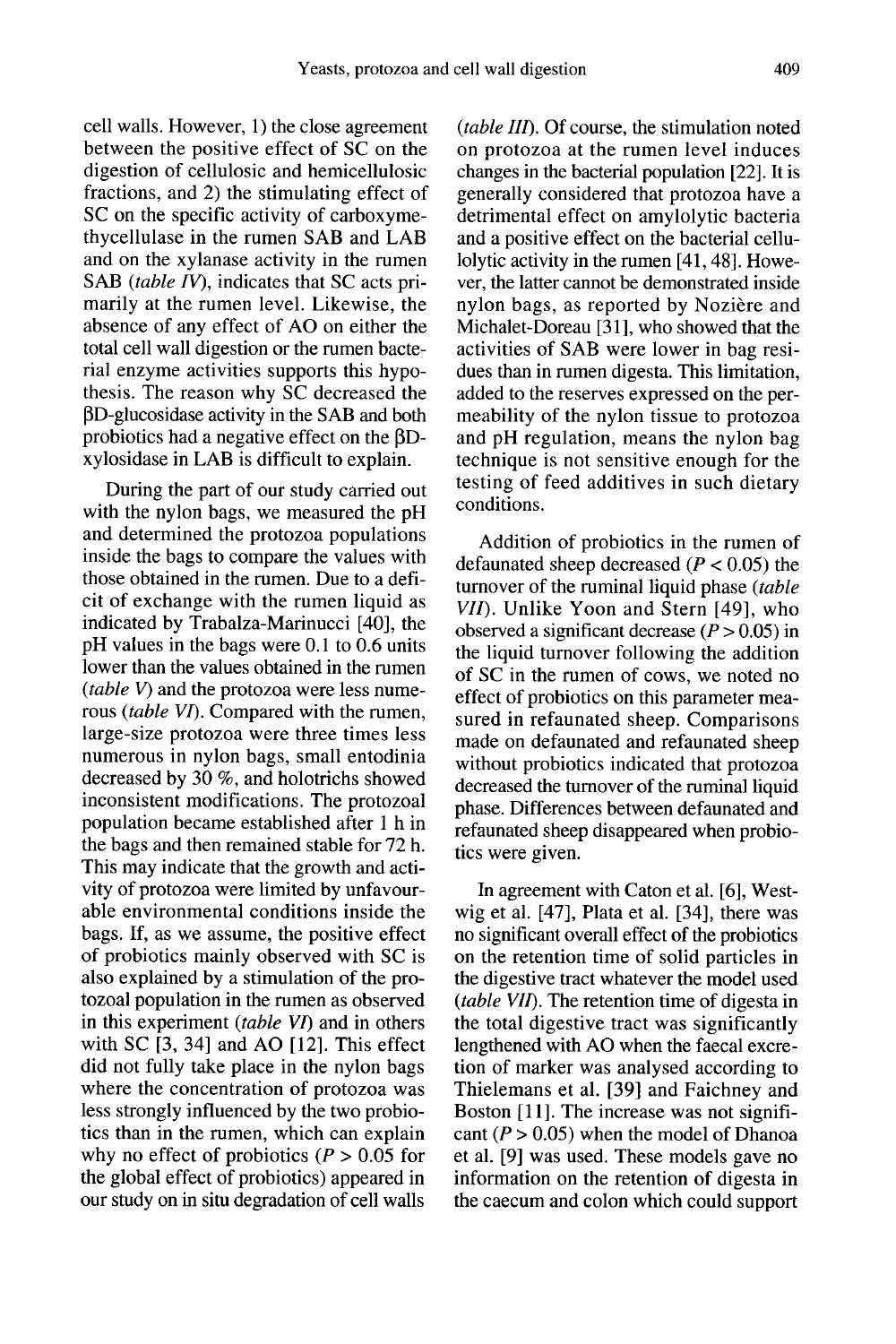|          |                       | $\circ$<br>$\Box$<br>I                       | SC<br>$\ddot{}$<br>≏ | $0V +$<br>≏                                 | $\circ$<br>$\mathbf{L}$                                         | SC                                           | 4 A                                           | <b>NGS</b>                                                                                   |             |
|----------|-----------------------|----------------------------------------------|----------------------|---------------------------------------------|-----------------------------------------------------------------|----------------------------------------------|-----------------------------------------------|----------------------------------------------------------------------------------------------|-------------|
|          |                       |                                              |                      |                                             |                                                                 | Rumen pH                                     |                                               |                                                                                              |             |
|          |                       | 6.70 <sup>a</sup>                            | 6.70 <sup>a</sup>    | $6.67$ <sup>ab</sup>                        | $6.67$ <sup>ab</sup>                                            | 6.55 <sup>b</sup>                            | 6.58 <sup>ab</sup>                            | 0.07                                                                                         | F: NS       |
|          |                       | 6.27                                         | 6.04                 | 6.12                                        | 6.16                                                            | 6.29                                         | 6.16                                          | $\begin{array}{c} 17 \\ 0.20 \\ 0.11 \\ 0.05 \\ 0.05 \\ 0.07 \\ 0.00 \\ 0.00 \\ \end{array}$ | F(P): NS    |
|          | $\tilde{\phantom{a}}$ |                                              | 5.80                 |                                             |                                                                 |                                              |                                               |                                                                                              | F*P: NS     |
| Time (h) | $\circ$               | $5.99$<br>$6.31a$                            | 6.10 <sup>b</sup>    | $5.87$<br>$6.12^{ab}$<br>$5.61$<br>$6.82^b$ | $6.00$<br>$6.24$ <sup>ab</sup>                                  | $6.08$<br>$6.24^{ab}$                        | $6.11$<br>$6.31^{ab}$<br>$5.88$<br>$6.64^{a}$ |                                                                                              | $T:***$     |
|          | $\overline{12}$       | 5.66                                         | 5.63                 |                                             | 5.65                                                            | 5.85                                         |                                               |                                                                                              |             |
|          | $\mathfrak{z}_4$      | 6.60a                                        | $6.86^{b}$           |                                             | 6.67 <sup>a</sup>                                               |                                              |                                               |                                                                                              |             |
|          | $48$ $72$             | 6.64ª                                        | 6.71 <sup>a</sup>    | 6.71 <sup>a</sup>                           | 6.63 <sup>a</sup>                                               | $6.55^a$<br>$6.51^b$<br>$6.53^b$             | $6.62a$<br>$6.61ab$                           |                                                                                              |             |
|          |                       | 6.6 <sup>ab</sup>                            | 6.69a                | 6.68 <sup>ab</sup>                          | 6.66 <sup>ab</sup>                                              |                                              |                                               |                                                                                              |             |
|          |                       | $6.38^{a}$                                   | 6.10 <sup>b</sup>    | 6.11 <sup>b</sup>                           | $6.24^{ab}$                                                     | 6.25 <sup>ab</sup>                           | 6.15 <sup>a</sup>                             | $_{0.09}$                                                                                    | F: NS       |
|          | 3                     | 5.98                                         | 5.74                 |                                             |                                                                 | 6.05                                         | 6.06                                          |                                                                                              | F(P): NS    |
|          | $\circ$               | 6.02                                         | $5.77$<br>$5.44^a$   | 5.92                                        | $5.93$<br>$5.97$<br>$5.41$ <sup>a</sup><br>$6.35$ <sup>bc</sup> | 6.03                                         | 5.95                                          | 0.19<br>0.15<br>0.11<br>0.16                                                                 | F*P: NS     |
| Time (h) | 24                    |                                              |                      | $5.45$ <sup>ab</sup>                        |                                                                 | $5.59$ <sup>ab</sup><br>$6.28$ <sup>bc</sup> | $5.65^b$<br>$6.15^c$                          |                                                                                              | $T$ : ***** |
|          |                       | $5.50$ <sup>ab</sup><br>$6.46$ <sup>ab</sup> | 6.63 <sup>a</sup>    | $6.33^{bc}$                                 |                                                                 |                                              |                                               |                                                                                              |             |
|          | 48                    | 6.59a                                        | $6.42^{ab}$          | $6.24^{b}$                                  | 6.51 <sup>ab</sup>                                              | 6.47 <sup>ab</sup>                           | $6.38^{ab}$                                   |                                                                                              |             |
|          | $\mathbb{Z}$          | 6.56 <sup>a</sup>                            | 6.57a                | $6.32^{b}$                                  | 6.55ª                                                           | 6.54 <sup>a</sup>                            | 6.50 <sup>a</sup>                             | $\overline{5}$                                                                               |             |

410

# J.P. Jouany et al.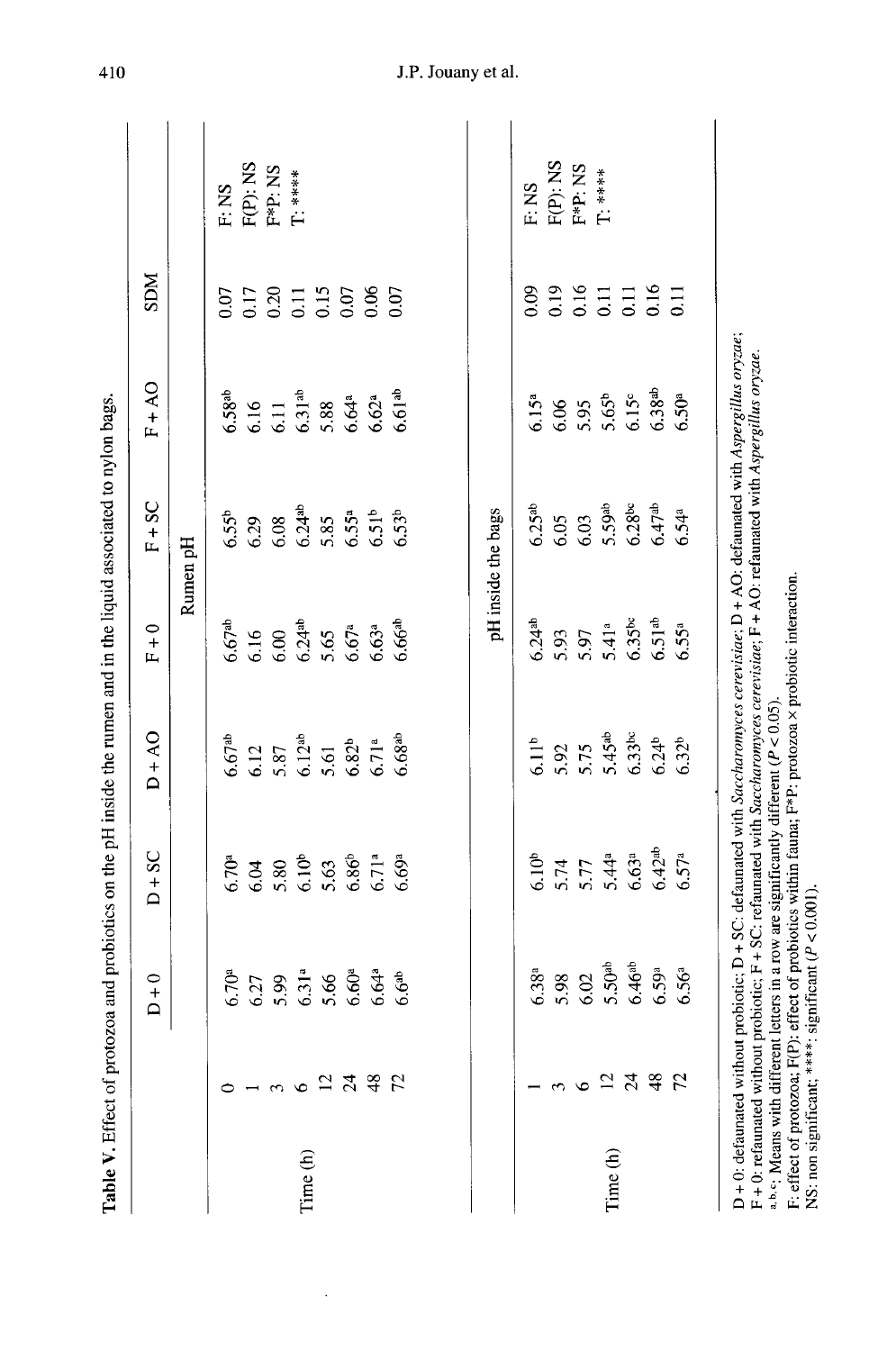|                    | $\mathbf{0}$     |                  |                   | <b>SC</b>         | AO                  |                  | <b>SDM</b> |
|--------------------|------------------|------------------|-------------------|-------------------|---------------------|------------------|------------|
| Location           | Rumen            | bag              | Rumen             | bag               | Rumen               | bag              |            |
| Sampling times (h) |                  |                  |                   |                   |                     |                  |            |
|                    | 642 <sup>a</sup> | 425 <sup>b</sup> | 945c              | 665a              | 1023c               | 482 <sup>b</sup> | 111        |
| $6^{\circ}$        | 708 <sup>a</sup> | 423 <sup>b</sup> | 1110c             | 506 <sup>b</sup>  | 790a                | 500 <sup>b</sup> | 124        |
| 12                 | 789ad            | 483 <sup>b</sup> | $1162^{\circ}$    | 662 <sup>ab</sup> | 908 <sup>cd</sup>   | 673ab            | 120        |
| 24                 | 29 <sup>a</sup>  | 553 <sup>a</sup> | 1122 <sup>b</sup> | 614 <sup>a</sup>  | 920 <sup>b</sup>    | 610 <sup>a</sup> | 210        |
| 48                 | 668 <sup>a</sup> | 442 <sup>b</sup> | 1092c             | 616 <sup>a</sup>  | $802$ <sup>ac</sup> | 373 <sup>b</sup> | 121        |
| 72                 | 717 <sup>a</sup> | 446 <sup>b</sup> | 966 <sup>a</sup>  | 724 <sup>a</sup>  | 730 <sup>a</sup>    | 463 <sup>b</sup> | 137        |

**Table VI.** Concentration of ciliates ( $\times$  10<sup>3</sup> mL<sup>-1</sup>) in the rumen or nylon bag juices.

a, b, c, d. Means with different superscripts in a row are significantly different ( $P < 0.05$ ).

 $0 =$  without probiotic; SC: with *Saccharomyces cerevisiae*; AO: with *Aspergillus oryzae.* 

any shift of cell wall digestion from the rumen to the large intestine.

From comparisons between defaunated animals without probiotics and refaunated animals without probiotics, we observed that the presence of protozoa significantly  $(P < 0.001)$  lengthened the mean retention time in the whole digestive tract by 5 to 10 h, whereas no significant effect of protozoa was noted on the retention time of particles in 'compartment 1', which is often identified as the rumen. However, as indicated above, it is impossible to assert from these too imprecise models that digesta are retained longer in the intestinal portion of the digestive tract. Literature data on the effect of pro-<br>tozoa on the transit time of solid particles are conflicting (see [7]). De Smet et al. [8] suggest that protozoa increase the retention of particles in sheep fed diets rich in concentrate but decrease it in sheep fed roughage diets. Our results fit this hypothesis. However, recent experiments carried out by Hegarty et al.  $\left[17\right]$  and Jouany et al.  $\left[24\right]$ confirm the wide range of individual animal response to the addition of protozoa in their previously defaunated rumens on the transit time of rumen digesta.

The volume and the ruminal pool of total digesta measured 5 h after feeding in the defaunated animals were significantly ( $P < 0.05$ )

higher in the presence of AO compared with SC in defaunated sheep. Differences between the two probiotics disappeared in refaunated sheep (table VIII). AO increased the total pool of liquid only in the defaunated rumen ( $P < 0.05$ ). Neither SC nor AO altered the pools of NDF or ADF in the rumen ( $P > 0.05$ ). Because the animals were given constant amounts of feed, this result means that the rate of cell wall digestion was not changed for the first 5 h by the addition of SC or AO, which agrees with the results from our kinetic in situ study. The lower specific weight ( $P < 0.05$ ) of the rumen contents in the faunated compared with the defaunated state may be due to the higher production of fermentation gases in the presence of protozoa resulting from larger amounts of fermented OM [20], small gas bubbles being in that case trapped in the rumen digesta and decreasing their specific weight.

# 4. CONCLUSION

SC without its culture medium stimulated the apparent digestibility of dietary OM in the whole digestive tract of refaunated animals. This result is explained by the positive effect of SC on the digestibility of plant cell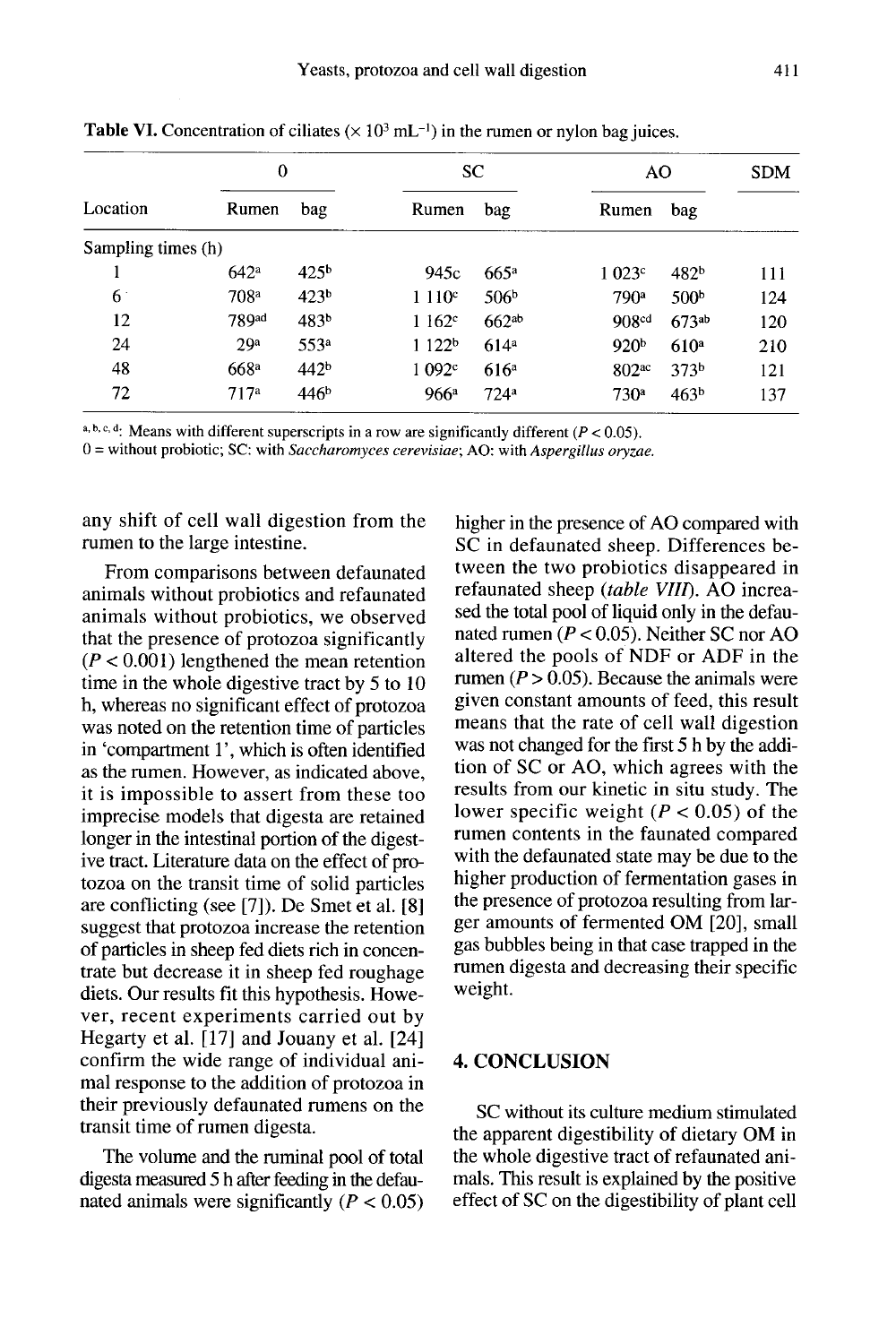|                                     | $D + 0$           | $D + SC$                 | $DA + O$                                                | $F + 0$                              | $F + SC$            | $FA + 50$                                                 | <b>NGS</b>                          | щ             | F(P)                 | F*P           |
|-------------------------------------|-------------------|--------------------------|---------------------------------------------------------|--------------------------------------|---------------------|-----------------------------------------------------------|-------------------------------------|---------------|----------------------|---------------|
| Solid phase                         |                   |                          |                                                         |                                      |                     |                                                           |                                     |               |                      |               |
| MRT <sub>rp</sub> . Faichney        | 50.53ª            | 53.20ª                   | 49.93ª                                                  | 59.49ª                               | $61.82^{ab}$        |                                                           |                                     | $***$         | 2N                   | $\mathbf{S}$  |
| $\text{MRT}_{\text{TD}}$ Thielemans | 49.06ª            |                          | 48.80 <sup>a</sup>                                      |                                      | 60.70 <sup>ab</sup> | $72.42^b$<br>$71.03^b$<br>$55.15$<br>$27.58$<br>$11.02^b$ | 7.24<br>7.12                        | *****         | $S_{\mathbf{X}}$     | $S_{\rm X}$   |
| MRT <sub>rp</sub> . Dhanoa          | 43.52             | 52.12ª<br>46.25<br>24.02 |                                                         | 58.17 <sup>a</sup><br>48.95<br>24.37 | 50.07               |                                                           | $6.8$<br>$0.34$<br>$0.34$<br>$0.34$ | $\frac{*}{*}$ | $\tilde{\mathbf{z}}$ | <b>2222</b>   |
| MRT <sub>CI</sub> . Dhanoa          | 22.82             |                          |                                                         |                                      | 23.38               |                                                           |                                     | Ž             | $\Sigma$             |               |
| $MRT_{C2}$ . Dhanoa                 | 8.11 <sup>a</sup> | 8.36ª                    | $\begin{array}{c} 44.18 \\ 22.00 \\ 7.77^a \end{array}$ | 9.57 <sup>ab</sup>                   | 9.34 <sup>ab</sup>  |                                                           |                                     |               | $\Sigma$             |               |
| IT. Dhanoa                          | 12.59             | 13.87                    | 14.42                                                   | 15.01                                | 17.36               | 16.54                                                     |                                     | ₩             | $\mathbf{S}$         |               |
| Liquid phase                        |                   |                          |                                                         |                                      |                     |                                                           |                                     |               |                      |               |
|                                     |                   |                          |                                                         |                                      |                     |                                                           | 0.86                                | $\mathbf{S}$  | ŠN                   | $\frac{*}{*}$ |
| Volume                              | 7.76 <sup>a</sup> | 7.03 <sup>a</sup>        | 7.54 <sup>a</sup>                                       | 7.09 <sup>a</sup>                    | 7.72 <sup>a</sup>   | 9.17 <sup>b</sup>                                         |                                     |               |                      |               |
| Turnover $(h^{-1})$                 | $0.078^{a}$       | $0.068^{b}$              | 0.063 <sup>b</sup>                                      | 0.063 <sup>b</sup>                   | $0.063^{b}$         | 0.060 <sup>b</sup>                                        | 0.006                               | $\mathbf{S}$  | ***                  |               |

F: effect of protozoa; F(P): effect of probiotics within faina; F\*P: protozoa × probiotic interaction.<br>NS: non significant; \*: significant (P < 0.10); \*\*: significant (P < 0.05); \*\*\*: significant (P < 0.01); \*\*\*\*: signifi

412

J.

### J.P. Jouany et al.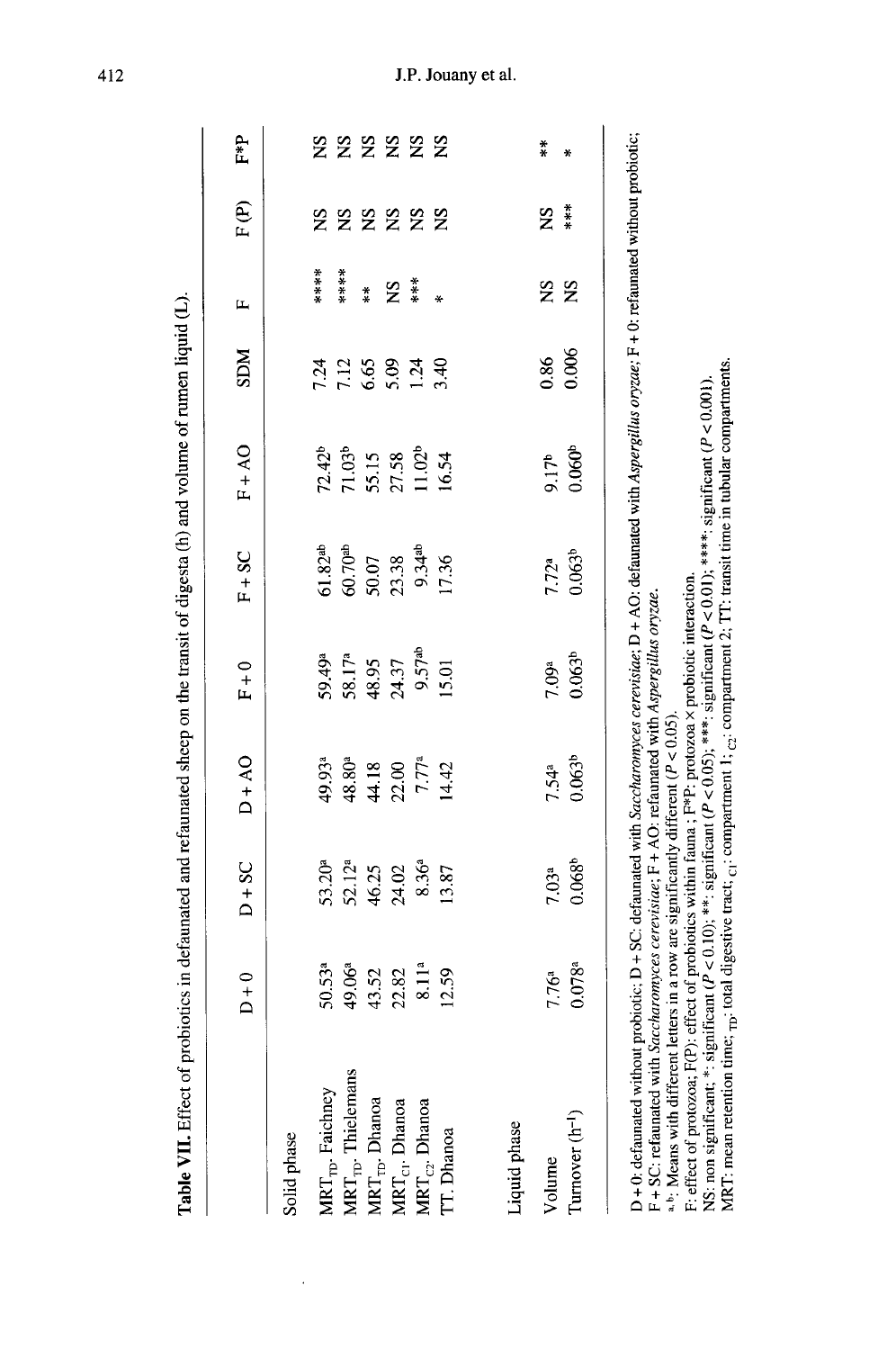| " we have the manner of the property of the property of the property of the property of the property of the property of the property of the property of the property of the property of the property of the property of the pr                                                                                                                                                                                                                                    |                   |                                                                                                                                                                                                                  |                    |                       |                     |                       |                |                      |               |               |
|-------------------------------------------------------------------------------------------------------------------------------------------------------------------------------------------------------------------------------------------------------------------------------------------------------------------------------------------------------------------------------------------------------------------------------------------------------------------|-------------------|------------------------------------------------------------------------------------------------------------------------------------------------------------------------------------------------------------------|--------------------|-----------------------|---------------------|-----------------------|----------------|----------------------|---------------|---------------|
|                                                                                                                                                                                                                                                                                                                                                                                                                                                                   | $D + 0$           | $D + SC$                                                                                                                                                                                                         | $DA + AO$          | $F + 0$               | $F + SC$            | $FA-AO$               | <b>NGS</b>     | д                    | $F(\epsilon)$ | ₽*P           |
| Volume of digesta (L)                                                                                                                                                                                                                                                                                                                                                                                                                                             | $10.81^{ab}$      | $9.28^{a}$                                                                                                                                                                                                       | 12.39 <sup>b</sup> | $10.58$ <sup>ac</sup> | 11.56 <sup>bc</sup> | $11.67$ <sup>bc</sup> | 0.99           | $\frac{*}{*}$        | $\ddot{*}$    | $\frac{*}{*}$ |
| Weight of digesta (kg)                                                                                                                                                                                                                                                                                                                                                                                                                                            | 8.77ab            | $7.98$ ac                                                                                                                                                                                                        | $10.38^{b}$        | 7.65a                 | 9.28 <sub>pc</sub>  | 9.07 <sup>abc</sup>   | 0.82           | SN                   | $\ddot{*}$    | $\ddot{*}$    |
| Specific weight (g/L)                                                                                                                                                                                                                                                                                                                                                                                                                                             | $\overline{0.81}$ | 0.86                                                                                                                                                                                                             | 0.84               | 0.73                  | 0.80                | 0.78                  | 0.08           | $\frac{*}{*}$        | ž             | SN            |
|                                                                                                                                                                                                                                                                                                                                                                                                                                                                   |                   |                                                                                                                                                                                                                  |                    |                       | Pools:              |                       |                |                      |               |               |
| Liquid (L)                                                                                                                                                                                                                                                                                                                                                                                                                                                        | 9.55ab            | 8.11a                                                                                                                                                                                                            | 11.13 <sup>b</sup> | $9.37$ <sup>ac</sup>  | $10.13$ bc          | $10.39$ bc            | 0.91           | SN                   | $\frac{*}{*}$ | $\frac{*}{*}$ |
| DM(g)                                                                                                                                                                                                                                                                                                                                                                                                                                                             | 1022.9            | 002.9                                                                                                                                                                                                            | 1050.3             | 883.1                 | 140.1               | 996.1                 | 120.9          | $\tilde{\mathbf{z}}$ | SN            | ž             |
| OM(g)                                                                                                                                                                                                                                                                                                                                                                                                                                                             | 1010.6            | 914.6                                                                                                                                                                                                            | 947.5              | 801.3                 | 1039.5              | 907.5                 |                | SN                   | $\ast$        | $\frac{*}{*}$ |
| NDF $(g)$                                                                                                                                                                                                                                                                                                                                                                                                                                                         | 691.3             | 721.7                                                                                                                                                                                                            | 718.1              | 599.5                 | 727.5               | 646.9                 | 113.4<br>106.3 | S                    | SN            | SN            |
| ADF(g)                                                                                                                                                                                                                                                                                                                                                                                                                                                            | 383.8             | 413.0                                                                                                                                                                                                            | 404.3              | 329.0                 | 389.2               | 344.1                 | 62.2           | $\mathbf{S}$         | SN            | $\Sigma$      |
| D + 0: defaunated without probiotic; D + SC: defaunated with Saccharomyces cerevisiae; D + AO: defaunated with Aspergillus oryzae; F + 0: faunated without probio-<br>DM: dry matter; OM: organic matter; NDF: neutral detergent fibre: ADF: acid detergent fibre.<br>NS: non significant; *: significant ( $P < 0.10$ ); **: significant ( $P < 0.05$ )<br>tic; $F + SC$ : refaunated with<br>a, b, c; Means with different le<br>F: effect of protozoa; F(P): e |                   | Saccharomyces cerevisiae; F + AO: refaunated with Aspergillus oryzae.<br>effect of probiotics within fauna; F*P: protozoa x probiotic interaction.<br>etters in a row are significantly different ( $P < 0.05$ ) |                    |                       |                     |                       |                |                      |               |               |

mminal pools of discosts Toble VIII Effect of probiotics in defaunated and refaunated sheep on the Yeasts, protozoa and cell wall digestion

413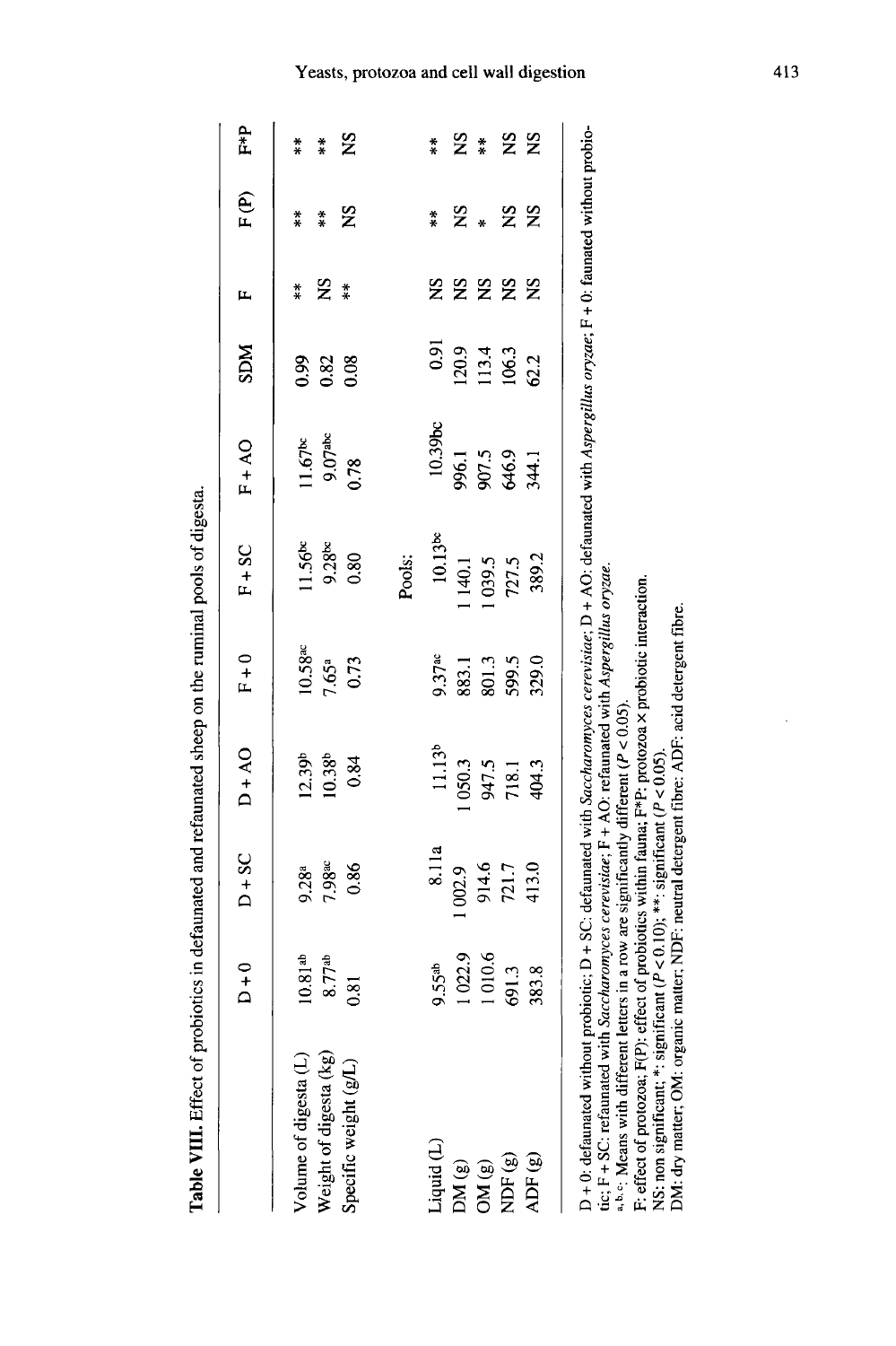walls. AO had no effect on plant cell wall digestion. SC increased the population of protozoa and stabilized the rumen pH on diets rich in rapidly fermentable starch, which explains the stimulation of the bacterial specific activity of polysaccharide depolymerases involved in the degradation of hemicellulose and cellulose, thus improving the total cell wall digestion observed in refaunated animals. Protozoa increased the digestive retention time of solid particles which could explain the positive effect of SC on cell wall digestion in these animals. The results obtained with nylon bags are critically assessed. Probiotics had no effect on the ruminal retention time of solid particles.

# ACKNOWLEDGEMENTS

The authors are indebted to A.G. Williams for his advice and help for the determination of the enzymatic activities of rumen microbes. They thank Sylvie Toillon and M. Fabre for their technical assistance, and J. Lefaivre for surgery.

### REFERENCES

- [1] Adams D.C., Galyean M.L., Kiesling H.E., Wallace J.D., Finker M.D., Influence of viable yeast culture, sodium bicarbonate and monensin on liquid dilution rate, rumen fermentation and feedlot performance of growing lambs and digestibility in lambs, J. Anim. Sci., 53 (1981) 780-789.
- [2 Archimède H., Sauvant D., Schmidely P., Quantitative review of mineral and total tract digestion of mixed diet organic matter and carbohydrates, Reprod. Nutr. Dev. 37 (1997) 173-189.
- [3] Ayala O.J., Gonzales S.S., Herrera R., Barcena R., Mendoza G.D., Effect of a probiotic and a molasses-urea supplement on fiber digestibility of sesame straw, J. Anim. Sci. (1992) 70 (suppl. 1) 307.
- [4] Bernard L., Etude de la dynamique des parti cules et des liquides dans le réticulo-rumen, chez le mouton recevant une ration de foin de dactyle sous forme hachée et broyée en différentes proportions, Thèse d'Université, Université Blaise Pascal de Clermont-Ferrand II, n° d'ordre 466, 1992, 180 pp.
- [5] Bradford M., A rapid and sensitive method for the quantitation of microgram quantities of pro tein utilizing the principle of protein-dye brinding, Anal. Biochem. 72 (1996) 248-254.
- [6] Caton J.S., Erickson D.O., Carey D.A., Ulmer D.L., Influence of Aspergillus oryzae fermentation extract on forage intake, site of digestion, in situ degradability, and duodenal amino acid flow in steers grazing cool-season pasture, J. Anim. Sci. 71 (1993) 779-787.
- [7] Demeyer D.I., Effect of defaunation on rumen fibre digestion and digesta kinetics, in: Nolan J.V., Leng R.A., Demeyer D.I. (Eds.), The Roles of Protozoa and Fungi in Ruminant Digestion, Penambul Books, Armidale, Australia, 1989, Demeyer D.1<br>fibre digestion<br>Leng R.A., I<br>Protozoa an<br>Penambul B<br>pp. 171–179.<br>De Smet S., p.171-179.
- [8] De Smet S., Demeyer D.I., Van Nevel C.J., Effect of defaunation and hay: concentrate ratio on fermentation, fiber digestion and passage in the rumen of sheep, Anim. Feed Sci. Technol. 37 (1992) 333-344.
- [9] Dhanoa N.S., Siddons R.C., France J., Gale D.L., A multicompartmental model to describe marker excretion patterns in ruminant faeces, Br. J. Nutr. 53 (1985) 663-371.
- [10] Edwards I.E., Practical uses of yeast culture in beef production: insight into its mode of action, in: Lyons T.P. (Ed.), Biotechnology in the Feed Industry, Alltech Techn. Publ., Nicholasville, USA, 1991, pp. 51-63.
- [11] Faichney G.J., Boston R.C., Interpretation of the faecal excretion patterns of solute and par ticle markers introduced into the rumen of sheep, J. Agric. Sci. (Cambridge) 101 (1983) 575-581.
- [12] Fondevila M., Newbold C.J., Hotten P.M.,  $Ø$ rskov E.R., A note on the effect of Aspergillus oryzae fermentation extract on the rumen fermentation of sheep given straw, Anim. Prod. 51  $(1990)$  422-425.
- ( 13] Frumholz P.P., Manipulation of the rumen fermentation and its effects on digestive physiology, Ph.D. dissertation, University of Aberdeen, Scotland, 1991, 240 pp.
- [ l4] Goering H.K., Van Soest P.J., Forage fiber analysis (apparatus, reagents, procedures and some applications), Agric. Handbook N° 379, ARS-USDA, Washington, DC, USA, 1970.
- [15] Gomez-Alarcon R.A., Effects of Aspergillus oryzae on milk production, feed utilization and rumen fermentation in lactating dairy cows, Ph.D. dissertation, University of Arizona, Tucson, USA, 1988, 102 pp.
- [16] Guilford R.J., Olson K.C., Caton J.S., Kirby D.R., Influence of yeast culture supplementation and advancing season on in situ NDF degradability in beef cattle grazing native range in the Northern great plains, J. Anim. Sci. 71 (suppl. 1) (1993) 83.
- [17] Hegarty R.S., Nolan J.V., leng R.A., The effects of protozoa and of supplementation with nitrogen and sulfur on digestion and microbial metabolism in the rumen of sheep, Austr. J. Agric. Res. 45 (1994) 1215-1227.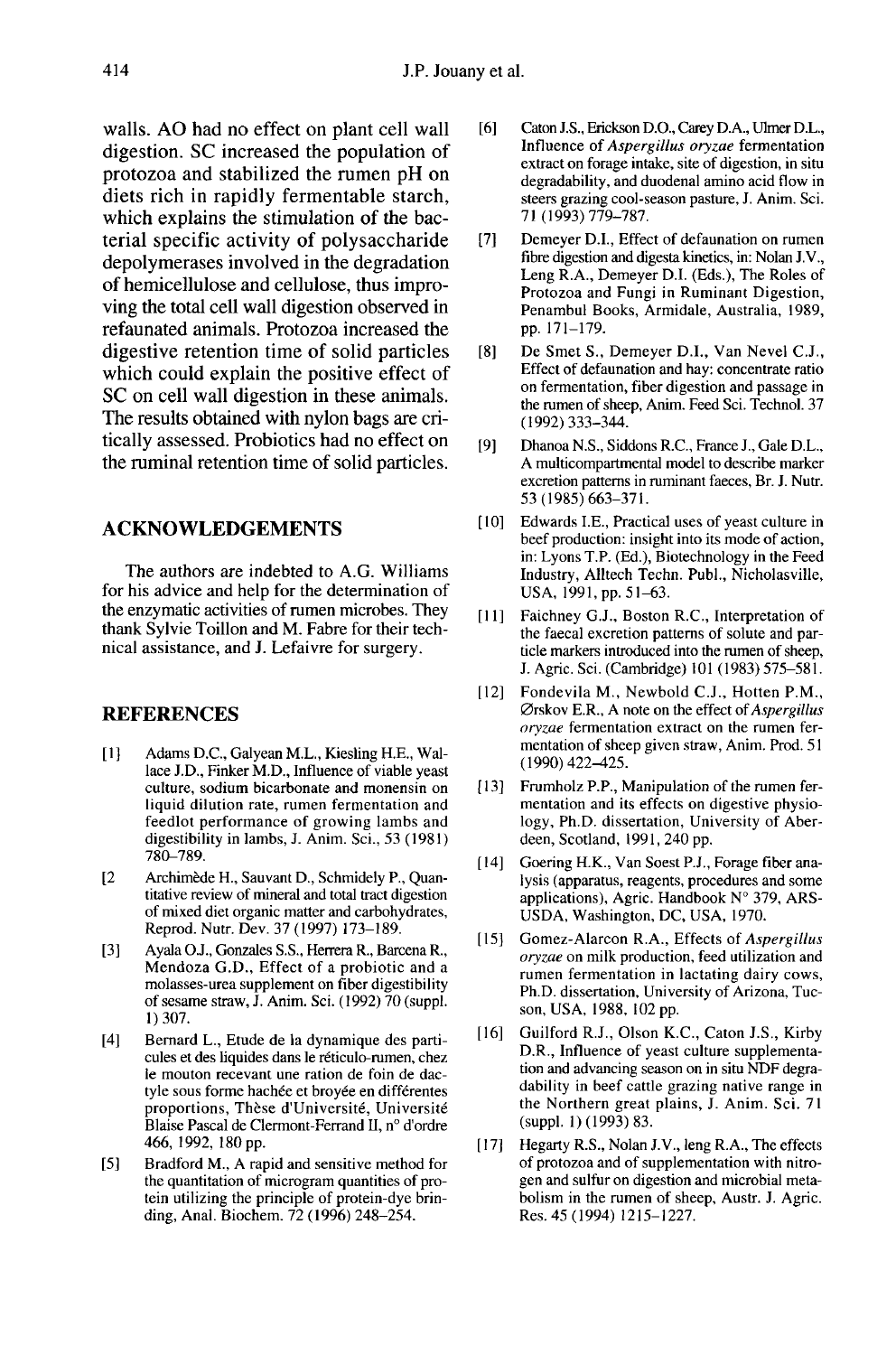- [18] Hyden S., A turbidimetric method for the determination of higher polyethylene glycols in biological materials, Ann. Lantlrhghs. 22 (1955) 139-145.
- [19] Jouany J.P., Contribution a l'étude des protozoaires ciliés du rumen: leur dynamique, leur rôle dans la digestion et leur intérêt pour le ruminant, These de Doctorat, Université Blaise-Pascal de Clermont-Ferrand, Vol. 1 (text), 1978, 195 pp.
- [20] Jouany J.P., Defaunation of the rumen, in: Jouany J.P. (Ed.), Rumen Microbial Metabolism and Ruminant Digestion, Inra Editions, Science Update, Versailles, France, 1991, pp. 239-261.
- [21 Jouany J.P., Senaud J., Defaunation du rumen de mouton, Ann. Biol. Anim. Bioch. Biophys. 19 (1979) 619-624.
- [22] Jouany J.P., Martin C., Effect of protozoa in plant cell wall and starch digestion in the rumen, in: Onodera R. et al. (Eds.), Japan Sci. Soc. Press, Tokyo/S. Karger, Basel, Japan, 1997, pp. 11-24.
- [23] Jouany J.P., Fonty G., Lassalas B., Dore J., Gouet Ph., Bertin G., Effect of live yeast cultures on feed degradation in the rumen as assessed by in vitro measurements, 21st Biennal Conference on Rumen Function, Chicago, Illinois, USA, Abstract 6, 1991.
- [24] Jouany J.P., Senaud J., Toillon S., Ben Salah M., Bohatier J., Prensier G., Effect of ruminal inoculation of *Isotricha* alone or a mixed  $\beta$ -type fauna in a defaunated rumen on the digestion of a hay-maize diet (70/30) in sheep, Reprod. Nutr. Dev. 35 (1995) 11-25.
- [25] Kumar U., Sareen V.K., Singh S., Effect of Saccharomyces cerevisiae yeast culture supplement on ruminal metabolism in buffalo calves given a high concentrate diet, Anim. Prod. 59 (1994) 209-215.
- [26] Mathieu F., Jouany J.P., Senaud J., Bohatier J., Bertin G., Mercier M., The effect of Saccharomyces cerevisiae and Aspergillus oryzae on fermentations in the rumen of faunated and defaunated sheep; protozoal and probiotic interactions, Reprod. Nutr. Dev. 36 (1996) 271-287.
- [27] Mehrez A.Z., Ørskov E.R., A study of artificial bag technique for determining the digestibility of feed in the rumen, J. Agric. Sci. (Cambridge) 88 (1997) 645-660.
- [28] Michalet Doreau B., Morand D., Martin C., Effect of the microbial additive Levucell $\circledast$  SC on microbial activity in the rumen during the stepwise adaptation of sheep to high concentrate diet, Reprod. Nutr. Dev. 5 (suppl.) (1997) 81-82.
- [29] Miranda R.L.A., Mendoza M.G.D., Barcena-Gama J.R., Gonzales M.S.S., Ferrara R., Ortega C.M.E., Cobos P.M.A., Effect of Saccharomyces cerevisiae or Aspergillus oryzae cultures and NDF level on parameters of ruminal fermentation, Anim. Feed Sci. Technol. 63 (1996) 289-296.
- [30] Newbold C.J., Wallace R.J., Chen X.B., Mc Intosh F.M., Different strains of Saccharomyces cerevisiae differ in their effects on ruminal bacteria numbers in vitro and in sheep, J. Anim. Sci. 73 (1995) 1811-1818.
- [31] Noziere P., Michalet Doreau B., Validation of in sacco method: influence of sampling site, nylon bag or rumen contents on fibrolytic activity of solid-associated microorganisms, Anim. Feed Sci. Technol. 57 (1996) 203-210.
- [32] Ørskov E.R., Mc Donald I.W., The estimation of protein degradability from incubation measurements weighted according to rate of passage, J. Agric. Sci. (Camb.) 92 (1979) 499-503.
- [33] Plata P.F., Gonzales S.S., Mendoza G., Barcena R., Effect of a yeast culture (Saccharomyces cerevisiae) on nutritive value of oat straw based diets fed to Holstein cows, J. Anim. Sci. 71 (suppl. 1) (1993) 307.
- [34] Plata P.F., Mendoza M.G.D., Barcena-Gama J.R., Gonzales M.S., Effect of yeast culture (Saccharomyces cerevisiae) on neutral detergent fiber digestion in steers fed oat straw based diets, Anim. Feed Sci. Technol. 49 (1994) 203-210.
- [35] Roa M.L., Barcena-Gama J.R., Gonzales M.S., Mendoza G.M., Ortega M.E., Garcia B.C., Effect of fiber source and a yeast culture (Saccharomyces cerevisiae 1026) on digestion and the environment in the rumen of cattle, Anim. Feed Sci. Technol. 64 (1997) 327-336.
- [36] SAS Institute Inc., SAS-STAT, Guide for Personal Computers, version 6, Cary, NC, USA, 1987.
- [37] Siddons R.C., Paradine J., Beever D.E., Comell P.R., Ytterbium acetate as a particulate phase digesta flow marker, Br. J. Nutr. 54 (1985) 509-519.
- [38] Tamminga S., Influence of feeding management on ruminant fiber digestibility, in: Jung H.G., Cell Wall Structure and Digestibility, ASA CSSA SSA, Madison, 1993, pp. 571-602.
- [39] Thielemans R.F., Francois E., Bodart C., Thewis A., Mesure du transit gastro-intestinal chez le porc à l'aide de radiolanthanides. Comparaison avec le mouton, Ann. Biol. Anim. Bioch. Biophys. 18 (1978) 237-247.
- [40] Trabalza-Marinucci M., Dehority B.A., Loech S.C., in vitro and in vivo studies of factors affecting digestion of feeds in synthetic fiber bags, J. Anim. Sci. 70 (1992) 296-307.
- [41] Ushida K., Jouany J.P., Demeyer D.E., Effects of presence or absence of rumen protozoa on the efficiency of utilization of concentrate on fibrous feeds, in: Tsuda T., Sasaki Y., Kawashima R. (Eds.), Physiological Aspects of Digestion and Metabolism in Ruminants, Academic Press, Tokyo, 1991, pp. 625-654.